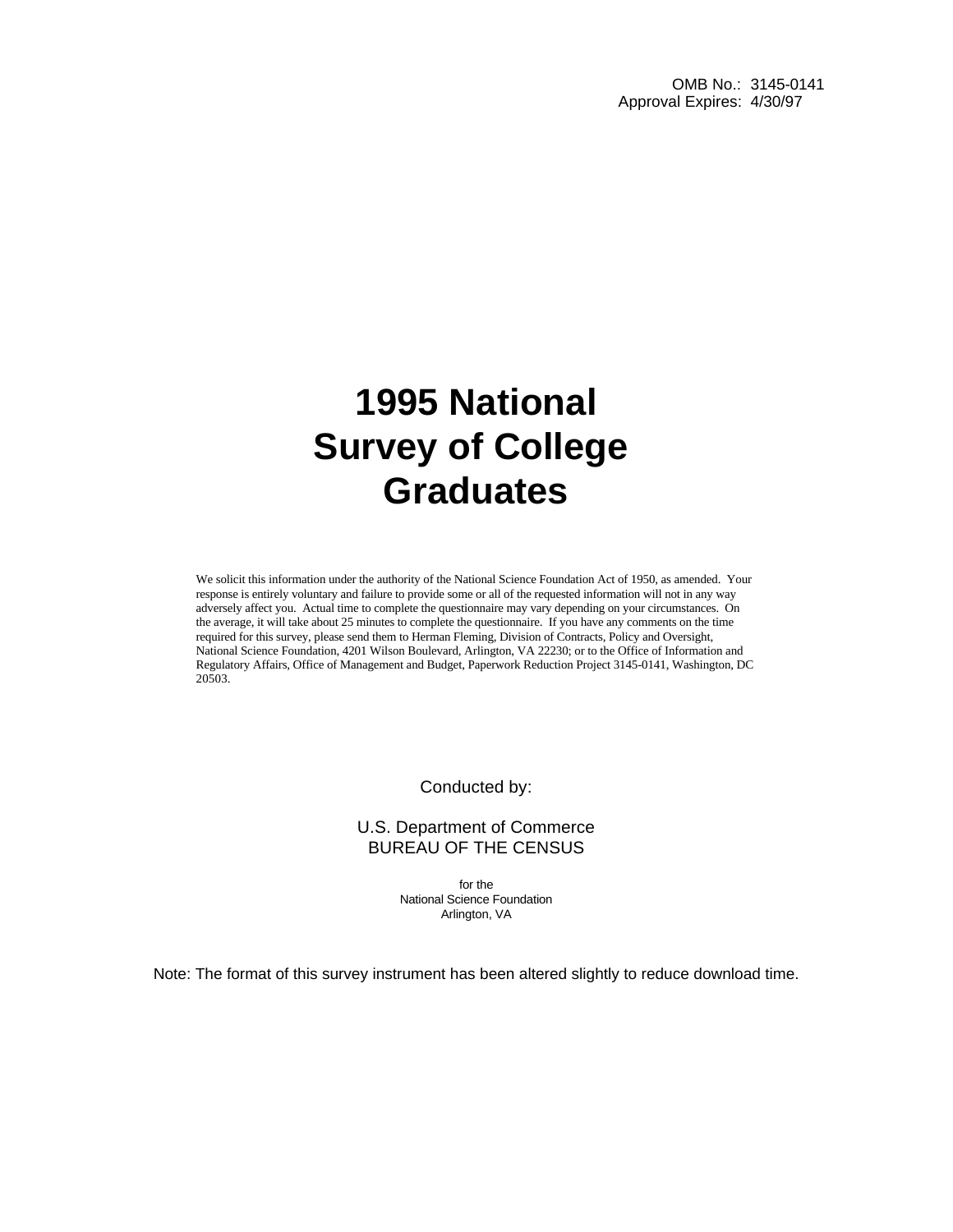#### **INSTRUCTIONS**

**Thank you for taking the time to complete this questionnaire. Directions for filling it out are provided with each question. Because not all questions will apply to everyone, you may be asked to skip certain questions.**

- In order to get comparable data, we will be asking you to refer to the week of April 15, 1995 (e.g., April 9-15, 1995) when answering most questions
- Follow all "SKIP" instructions AFTER marking a box. If no "SKIP" instruction is provided, you should continue to the NEXT question
- Either a pen or pencil may be used
- When answering questions that require marking a box, please use an "X"
- If you need to change an answer, please make sure that your old answer is either completely erased or clearly crossed out

**Thanks again for your help, we really appreciate it.**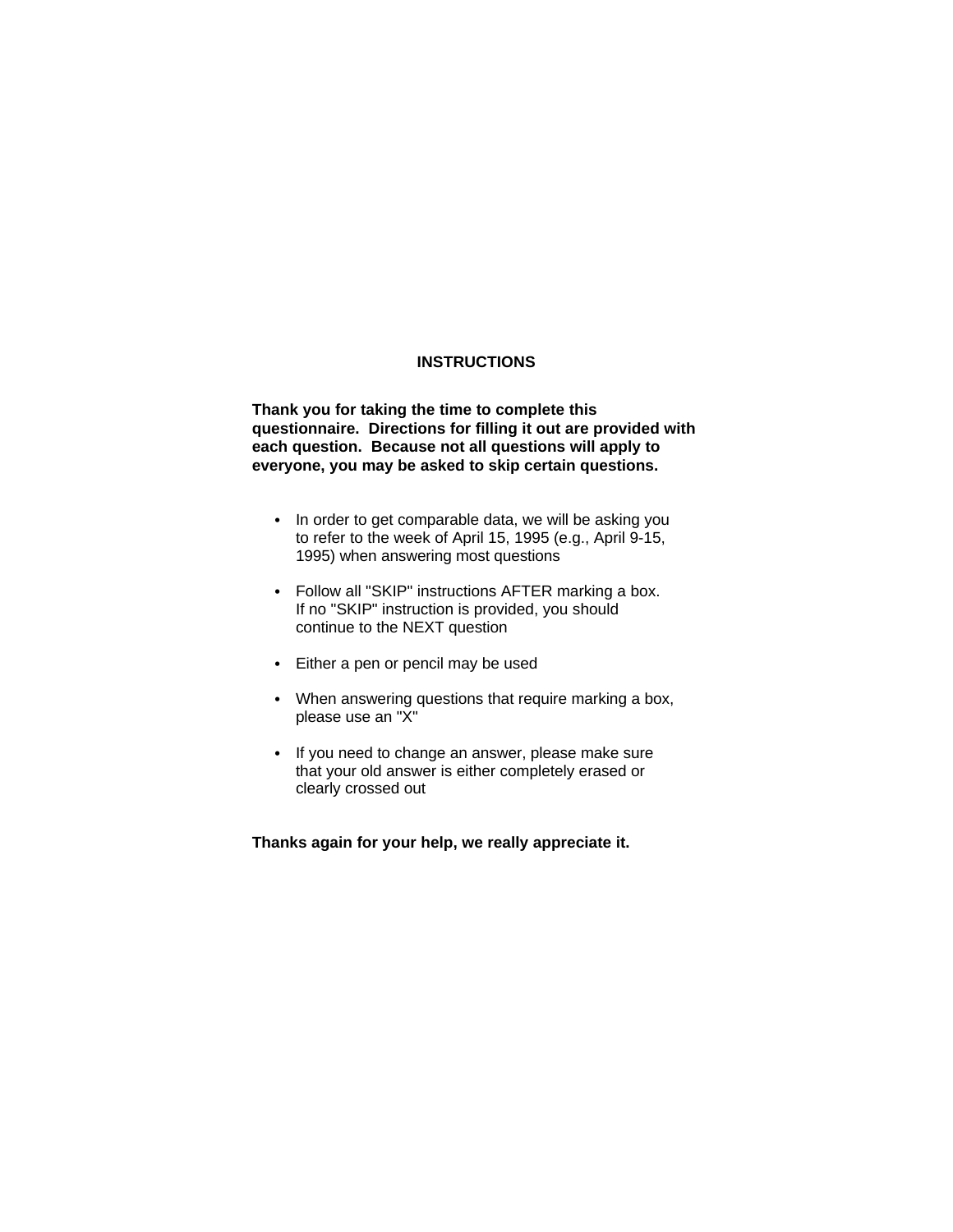|          | <b>PART A - Employment Status During the</b><br>Reference Week of April 9-15, 1995                                                                                                                                   | A4. | Prior to the week of April 15, 1995, when did<br>you last work for pay (or profit)?<br>IF NEVER WORKED FOR PAY (OR PROFIT), MARK (X)                                    |
|----------|----------------------------------------------------------------------------------------------------------------------------------------------------------------------------------------------------------------------|-----|-------------------------------------------------------------------------------------------------------------------------------------------------------------------------|
| A1.      | Were you working for pay (or profit) during the<br>week of April 15, 1995? This includes being self-<br>employed or temporarily absent from a job (e.g.,<br>illness, vacation or parental leave), even if<br>unpaid. |     | THIS BOX $\Rightarrow$ 0 $\Box$ AND SKIP TO PART D, PAGE 11<br><b>LAST WORKED</b><br>19<br>Month<br>Year                                                                |
|          | STUDENTS: Do NOT count financial aid awards with no<br>work requirement                                                                                                                                              |     |                                                                                                                                                                         |
|          | $Yes \rightarrow SKIP$ to A7, page 2<br>$\overline{1}$                                                                                                                                                               |     |                                                                                                                                                                         |
| $+))$ )  | $2\Box$<br><b>No</b>                                                                                                                                                                                                 | A5. | What kind of work were you doing on this last<br>job--that is, what was your occupation? Please<br>be as specific as possible, including any area of<br>specialization. |
| ŧ<br>A2. | (IF NO) Did you look for work during the four<br>weeks preceding April 15, 1995 (that is, anytime<br>between March 19 and April 15, 1995)?                                                                           |     | Example: High school teacher - Math                                                                                                                                     |
|          | $1\Box$<br>Yes                                                                                                                                                                                                       |     |                                                                                                                                                                         |
|          | $2\Box$<br>N <sub>o</sub>                                                                                                                                                                                            |     |                                                                                                                                                                         |
| A3.      | What were your reasons for not working<br>during the week of April 15?                                                                                                                                               | A6. | Using the JOB CATEGORIES LIST (pages 14-15),<br>choose the code that BEST describes the work<br>you were doing on this last job.                                        |
|          | Mark $(X)$ all that apply<br><b>Year Retired</b>                                                                                                                                                                     |     | CODE<br>$\Rightarrow$ SKIP to A47, page 8                                                                                                                               |
|          | 19 <sub>1</sub><br>Retired<br>$1\Box$                                                                                                                                                                                |     | NOTE - Job codes go from 010 to 500                                                                                                                                     |
|          | On layoff from a job<br>$2\Box$                                                                                                                                                                                      |     |                                                                                                                                                                         |
|          | Student<br>$3\Box$                                                                                                                                                                                                   |     |                                                                                                                                                                         |
|          | Family responsibilities<br>$4\Box$                                                                                                                                                                                   |     |                                                                                                                                                                         |
|          | Chronic illness or permanent disability<br>$\sqrt{5}$ $\Box$                                                                                                                                                         |     |                                                                                                                                                                         |
|          | Suitable job not available<br>$6\Box$                                                                                                                                                                                |     |                                                                                                                                                                         |
|          | Did not need or want to work<br>$7\Box$                                                                                                                                                                              |     |                                                                                                                                                                         |
|          | Other - Specify:<br>$8\Box$                                                                                                                                                                                          |     |                                                                                                                                                                         |
|          |                                                                                                                                                                                                                      |     |                                                                                                                                                                         |
|          |                                                                                                                                                                                                                      |     |                                                                                                                                                                         |
|          |                                                                                                                                                                                                                      |     |                                                                                                                                                                         |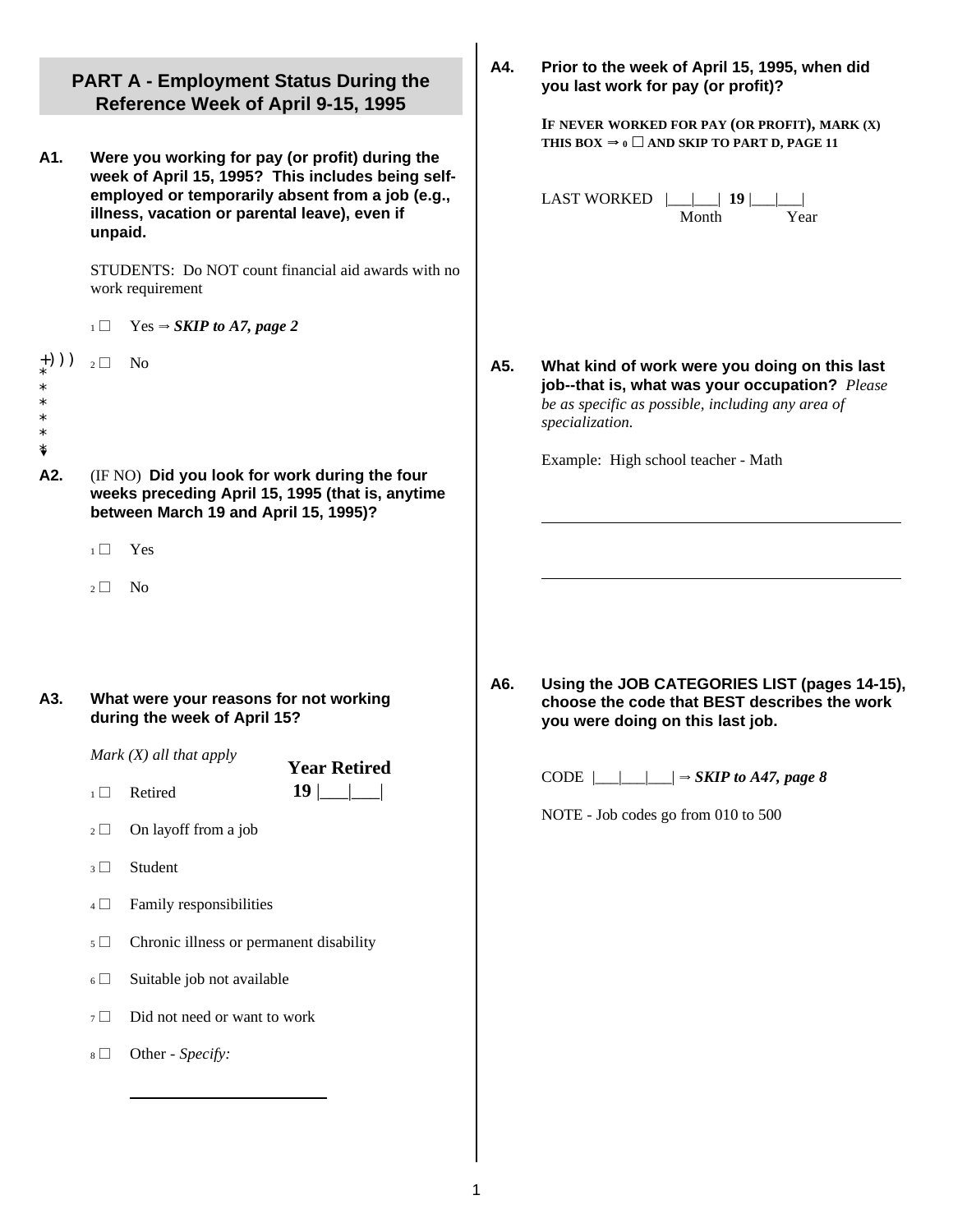|        |                           | (IF WORKED DURING WEEK OF APRIL 15TH)<br>Counting all jobs held during the week of<br>April 15, 1995, did you USUALLY work                           | A10.               | (IF 35 OR MORE HOURS) Although you were<br>working during the week of April 15, had<br>you previously RETIRED from any position?                                 |
|--------|---------------------------|------------------------------------------------------------------------------------------------------------------------------------------------------|--------------------|------------------------------------------------------------------------------------------------------------------------------------------------------------------|
|        | $\overline{1}$            | A total of 35 or more hours<br>per week $\Rightarrow$ SKIP to A10                                                                                    |                    | Examples of retirement includes mandatory<br>retirement, early retirement, or voluntary<br>retirement                                                            |
| $+)$ ) |                           | $2 \Box$ Fewer than 35 hours per week                                                                                                                |                    |                                                                                                                                                                  |
|        |                           |                                                                                                                                                      |                    | $Yes \rightarrow 19$       YEAR RETIRED<br>$1 \Box$                                                                                                              |
| ∗<br>∗ |                           |                                                                                                                                                      |                    | N <sub>0</sub><br>$2 \mid$                                                                                                                                       |
| A8.    | $\overline{1}$<br>$2\Box$ | (IF FEWER THAN 35 HOURS) During the week of<br>April 15, did you want to work a full-time work<br>week of 35 or more hours?<br>Yes<br>N <sub>o</sub> |                    | Please answer the next series of questions<br>for your PRINCIPAL job held during the<br>week of April 15, 1995. A second job, if<br>held, will be covered later. |
| A9.    |                           | What were your reasons for working a part-time<br>work week (i.e., less than 35 hours) during the<br>week of April 15?<br>Mark $(X)$ all that apply  | A11.               | Who was your principal employer during the<br>week of April 15, 1995?<br>IF MORE THAN ONE JOB: Record employer for whom<br>you worked the most hours that week   |
|        | $\overline{1}$            | Retired or semi-retired<br>$\ast$<br>Year<br>$\ast$<br>$\ast$<br>$\ast$                                                                              |                    | IF EMPLOYER HAD MORE THAN ONE LOCATION:<br>Record location where you<br>usually worked                                                                           |
|        | $2\Box$                   | $19$    <br>.))<br>$\ast$<br>$\ast$<br>$\ast$<br>Student<br>$\ast$                                                                                   |                    | Employer<br>Name:                                                                                                                                                |
|        | $3\Box$                   | $\ast$<br>Family responsibilities<br>$\ast$                                                                                                          |                    |                                                                                                                                                                  |
|        |                           |                                                                                                                                                      |                    |                                                                                                                                                                  |
|        | $4\Box$                   | $\ast$<br>$\ast$<br>Chronic illness or permanent<br>disability                                                                                       | <b>SKIP</b> to A11 |                                                                                                                                                                  |
|        | $5\Box$                   | $\binom{1}{k}$<br>$\ast$<br>Suitable full-time work<br>$\ast$<br>week job not available<br>$\ast$                                                    |                    |                                                                                                                                                                  |
|        | $6\Box$                   | $\ast$<br>$\ast$<br>Did not need or want to<br>$\ast$<br>work full-time<br>$\ast$                                                                    |                    |                                                                                                                                                                  |
|        | $7\Box$                   | $\ast$<br>$\ast$<br>Other - Specify:<br>$\ast$                                                                                                       |                    | OFFICE USE ONLY<br>+ 0 0 0 0 0<br>$. (2)$ 2) 2) -                                                                                                                |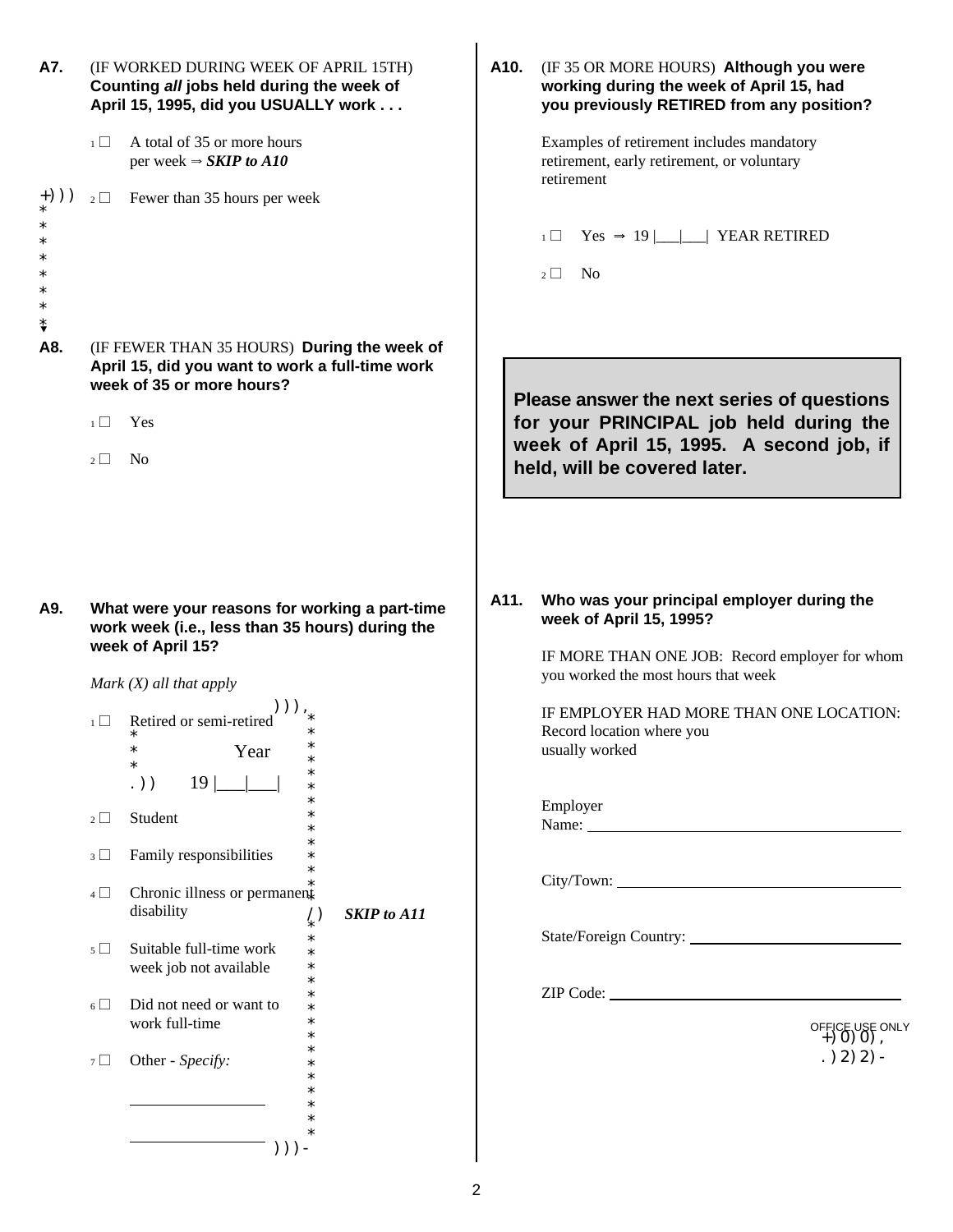**operates, how many people work for your institution? principal employer? Your best estimate is fine.**  $\left(\begin{array}{cc} + \end{array}\right)$   $\left(\begin{array}{cc} + \end{array}\right)$   $\left(\begin{array}{cc} - \end{array}\right)$ 

- $1 \Box$  Under 10 employees
- $2 \Box$  10 24 employees
- $3 \Box$  25 99 employees
- $4 \Box$  100 499 employees
- $5 \Box$  500 999 employees
- $6 \Box$  1,000 4,999 employees
- $7 \square$  5,000 + employees

#### **A13. Was your principal employer during the week of April 15 . . .**

IF EMPLOYER WAS A SCHOOL: Mark (X) the type of organizational charter (e.g., mark "state government" for state schools, most private schools are "private not-forprofit")

*Mark (X) one*

- 1 A PRIVATE FOR-PROFIT company, business or individual, working for wages, salary or commissions
- $2 \Box$  A PRIVATE NOT-FOR-PROFIT, tax-exempt, or charitable organization
- 3 **SELF-EMPLOYED** in own NOT INCORPORATED business, professional practice, or farm
- 4 E SELF-EMPLOYED in own INCORPORATED business, professional practice, or farm
- $5 \Box$  Local GOVERNMENT (city, county, etc.)
- 6 State GOVERNMENT
- $7 \Box$  U.S. military service, active duty or Commissioned Corps (e.g., USPHS, NOAA)
- 8 U.S. GOVERNMENT (civilian employee)
- 9 Other Specify:

 $\ddot{\phantom{a}}$ 

## **A12. Counting all locations where this employer A14. Was your principal employer an educational**

- +))) \* \*
- *Mark (X) one* 2 2  $\Box$  No  $\Rightarrow$  *SKIP to A16* 
	- \* \* \*?

#### **A15.** (IF EDUCATIONAL INSTITUTION) **Was this educational institution a . . .**

#### *Mark (X) one*

- $_1 \Box$  Preschool, elementary, or middle school or system
- $_2 \square$  A secondary school or system
- $3 \Box$  A 2-year college, junior college, technical institute
- $4 \Box$  A 4-year college or university, other than a medical school
- $5 \Box$  A medical school (including university-affiliated hospital or medical center)
- $6 \Box$  A university-affiliated research institute
- 7 **Other** *Specify*:

 $\overline{a}$ 

**A16. What kind of work were you doing on your principal job held during the week of April 15, 1995--that is, what was your occupation?** *Please be as specific as possible, including any area of specialization.*

Example: High school teacher - Math

**A17. Using the JOB CATEGORIES LIST (pages 14-15), choose the code that BEST describes the work you were doing on your principal job during the week of April 15.**

l,

l,

 $CODE$   $\boxed{\underline{\qquad}\underline{\qquad}}$ 

NOTE - Job codes go from 010 to 500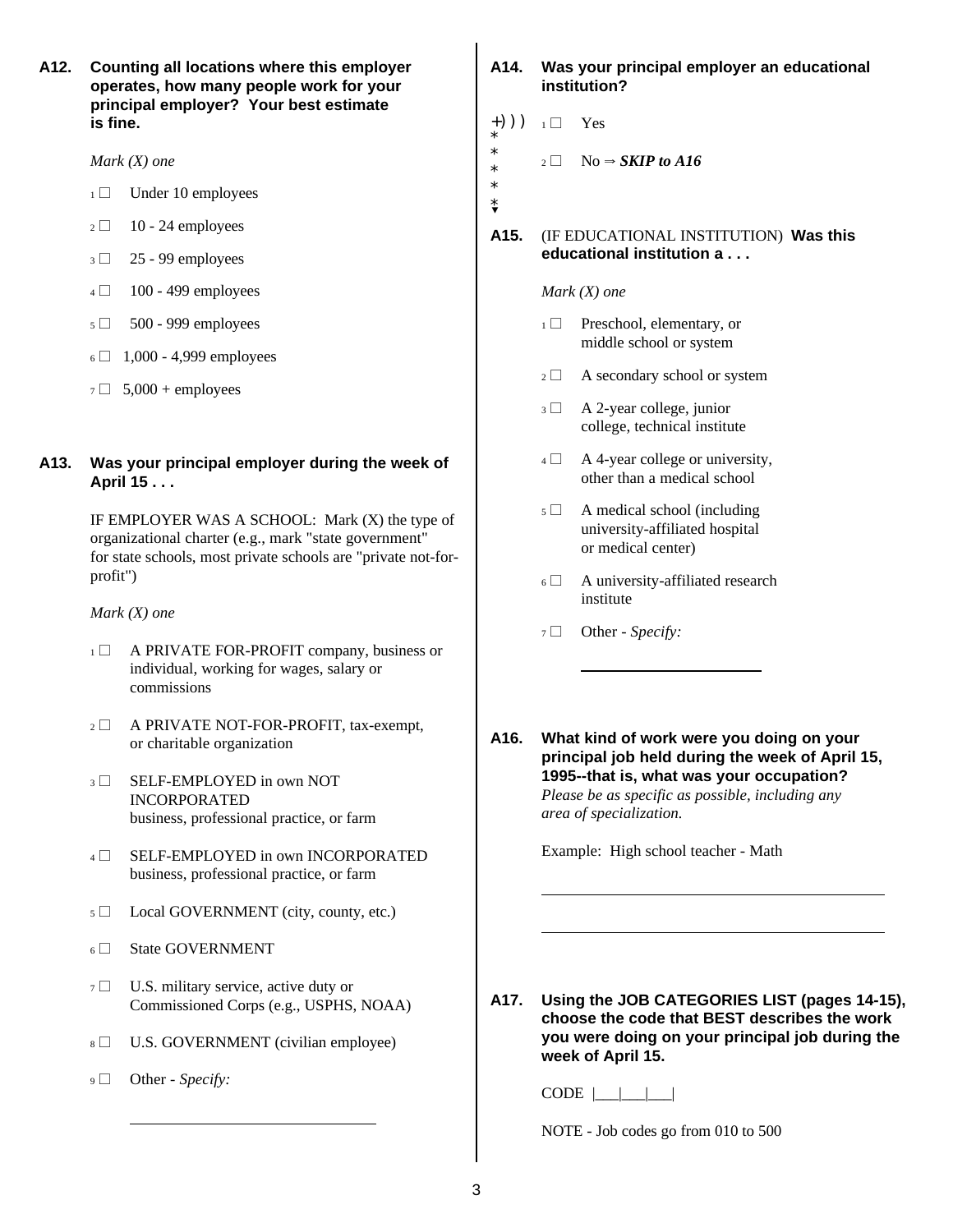| A18.<br>$_{{*}}^{+}))$<br>$\ast$<br>$\ast$ | Did you record job code "141" (manager,<br>executive, or administrator) in A17?<br>Yes<br>$\overline{1}$<br>No $\Rightarrow$ SKIP to A20<br>$2 \mid$                                                                        | A22.                      | Thinking about the relationship between your<br>work and your education, to what extent was<br>your work on your principal job held during<br>the week of April 15 related to your HIGHEST<br>degree field? Was it<br>Mark $(X)$ one |
|--------------------------------------------|-----------------------------------------------------------------------------------------------------------------------------------------------------------------------------------------------------------------------------|---------------------------|--------------------------------------------------------------------------------------------------------------------------------------------------------------------------------------------------------------------------------------|
| $\ast$<br>$\ast$<br>*<br>⇟                 |                                                                                                                                                                                                                             |                           | Closely related $)$ ,<br>$1\Box$<br>SKIP to A25, page 5<br>Somewhat related _<br>$2 \Box$                                                                                                                                            |
| A19.                                       | (IF YES) Did your duties on this job require the<br>technical expertise of a bachelor's degree or<br>higher in                                                                                                              | $+))$<br>$\ast$<br>$\ast$ | Not related<br>$3\Box$                                                                                                                                                                                                               |
|                                            | Mark $(X)$ Yes or No for each<br><b>YES</b><br>NO<br>$\ast$<br>$\ast$<br>$\blacktriangledown$<br>$\blacktriangledown$<br>1. Engineering, computer science,<br>math, or the natural sciences, $\dots \dots \dots$<br>$2\Box$ | $\pmb{\ast}$<br>A23.      | (IF NOT RELATED) Did these factors influence<br>your decision to work in an area OUTSIDE OF<br>YOUR HIGHEST DEGREE FIELD?                                                                                                            |
|                                            | 2. The social sciences $\dots \dots \dots \dots \dots \dots \dots \dots$<br>$2\Box$                                                                                                                                         |                           | Mark $(X)$ Yes or No for each<br><b>YES</b>                                                                                                                                                                                          |
|                                            | 3. Some other field (for example, health<br>$2\Box$                                                                                                                                                                         |                           | $\ast$<br><b>1.</b> Pay, promotion opportunities $\dots \dots \dots \dots$                                                                                                                                                           |
|                                            |                                                                                                                                                                                                                             |                           | 2. Working conditions (hours,<br>equipment, working environment) $\ldots$ $\ldots$ $\Box$                                                                                                                                            |
|                                            |                                                                                                                                                                                                                             |                           |                                                                                                                                                                                                                                      |
| A20.                                       | During what month and year did you start this                                                                                                                                                                               |                           | 4. Change in career or professional                                                                                                                                                                                                  |
|                                            | job, (that is, your principal job held during the<br>week of April 15, 1995)?                                                                                                                                               |                           | 5. Family-related reasons (children,                                                                                                                                                                                                 |
|                                            | JOB STARTED:  __ <br>19 <sub>1</sub><br>Year<br>Month                                                                                                                                                                       |                           | 6. Job in highest degree field<br>not available $\dots \dots \dots \dots \dots \dots \dots \dots \dots$                                                                                                                              |
|                                            |                                                                                                                                                                                                                             |                           | 7. Other reason - Specify: $\dots \dots \dots \dots \dots \dots$                                                                                                                                                                     |

#### **A21. As of the week of April 15, were you licensed or certified in your occupation?**

Do NOT include academic degrees (e.g., BA, MA, PhD)

 $1 \Box$  Yes

 $_2 \Box$  No

| Did you record job code "141" (manager,<br>executive, or administrator) in A17?<br>$1\Box$<br>Yes                      | A22.                      | Thinking about the relationship between your<br>work and your education, to what extent was<br>your work on your principal job held during<br>the week of April 15 related to your HIGHEST |
|------------------------------------------------------------------------------------------------------------------------|---------------------------|--------------------------------------------------------------------------------------------------------------------------------------------------------------------------------------------|
|                                                                                                                        |                           | degree field? Was it                                                                                                                                                                       |
| No $\Rightarrow$ SKIP to A20<br>$2\Box$                                                                                |                           | Mark $(X)$ one                                                                                                                                                                             |
|                                                                                                                        |                           | Closely related $)$ ,<br>$1\Box$<br>SKIP to A25, page 5                                                                                                                                    |
|                                                                                                                        |                           | Somewhat related _<br>$2\Box$                                                                                                                                                              |
| (IF YES) Did your duties on this job require the<br>technical expertise of a bachelor's degree or<br>higher in $\dots$ | $+))$<br>$\ast$<br>$\ast$ | Not related<br>$3\Box$                                                                                                                                                                     |
| Mark (X) Yes or No for each<br><b>YES</b><br>N <sub>O</sub>                                                            | $\ddot{\ddot{\text{}}}$   |                                                                                                                                                                                            |
| $\ast$<br>$\ast$<br>$\overline{\mathbf{v}}$<br>$\blacktriangledown$<br>1. Engineering, computer science,<br>$2\Box$    | A23.                      | (IF NOT RELATED) Did these factors influence<br>your decision to work in an area OUTSIDE OF<br>YOUR HIGHEST DEGREE FIELD?                                                                  |
| 2. The social sciences $\dots \dots \dots \dots \dots \dots$<br>$2\Box$                                                |                           | Mark $(X)$ Yes or No for each<br><b>YES</b><br>N <sub>O</sub>                                                                                                                              |
| 3. Some other field (for example, health                                                                               |                           | $\ast$                                                                                                                                                                                     |
| or business) - Specify: $\dots \dots \dots \dots \dots \dots \dots \dots \dots \dots \dots$<br>$2\Box$                 |                           | <b>1.</b> Pay, promotion opportunities $\dots \dots \dots \dots \dots \dots$<br>$2\Box$                                                                                                    |
|                                                                                                                        |                           | 2. Working conditions (hours,<br>equipment, working environment) $\ldots$ $\ldots$ $\Box$<br>$2\Box$                                                                                       |
|                                                                                                                        |                           | $2\Box$                                                                                                                                                                                    |
| During what month and year did you start this                                                                          |                           | 4. Change in career or professional<br>$2\Box$                                                                                                                                             |
| job, (that is, your principal job held during the<br>week of April 15, 1995)?                                          |                           | 5. Family-related reasons (children,<br>$2\Box$                                                                                                                                            |

- **6.** Job in highest degree field not available  $\ldots \ldots \ldots \ldots \ldots \ldots \ldots \quad 1 \Box$  2 **7.** Other reason - *Specify:*  $\dots$   $\dots$   $\dots$   $1 \Box$   $2 \Box$
- **A24. Which TWO factors in A23 represent your MOST**

**important reasons for working in an area outside of your HIGHEST degree field?** Enter number of appropriate REASON from A23 above.

- **1.** \_\_\_\_\_\_\_\_\_\_ MOST important reason
- **2.** \_\_\_\_\_\_\_\_\_\_ SECOND MOST important reason (Enter "0" if no second most)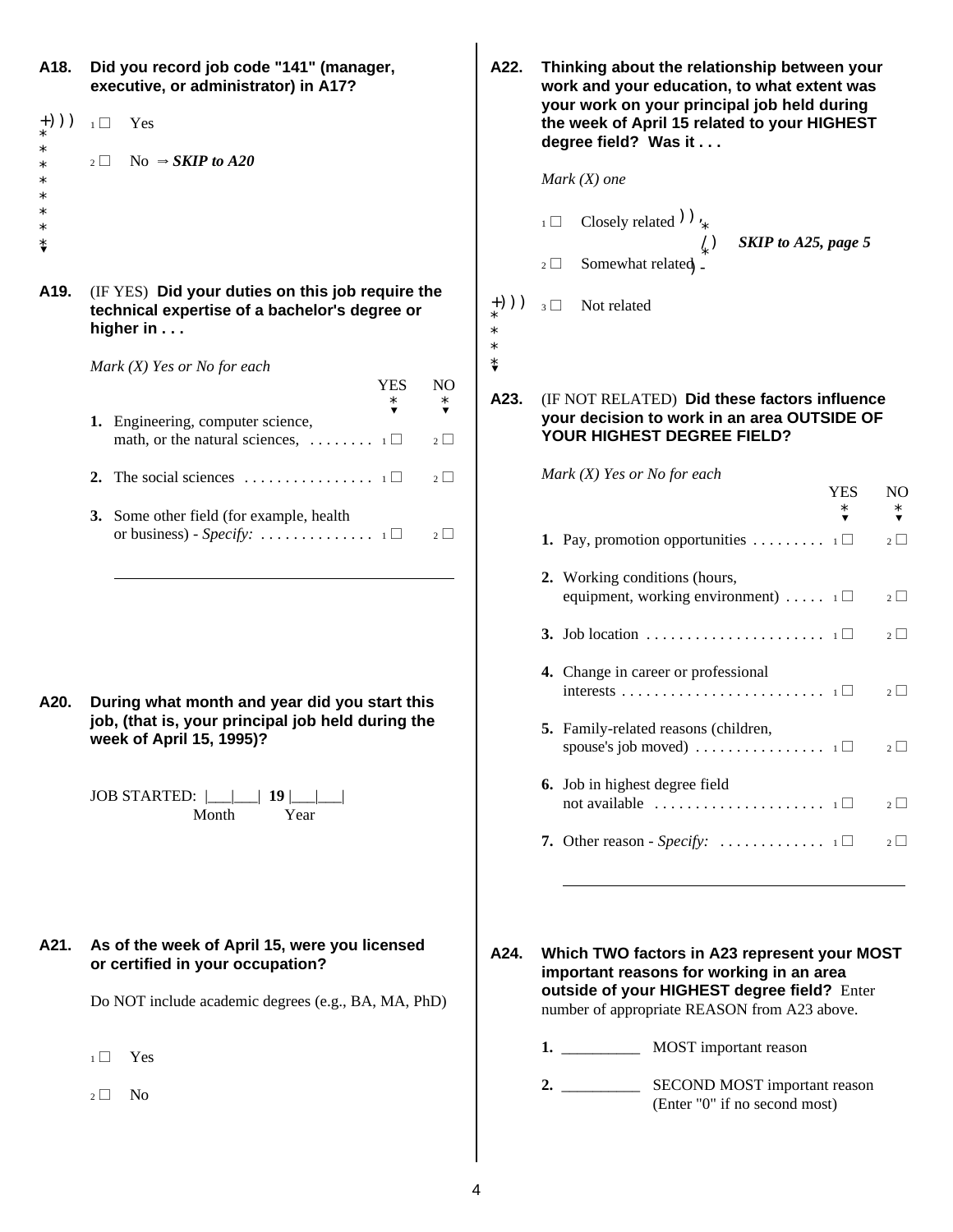**A25. The next question is about your work activities A27. In A26, did you record "2" or "3" or "5" or "6" on your principal job. Which of the following (applied/basic research or development/ work activities occupied 10 percent or more of design)? your time during a TYPICAL work week on this**  $\mathsf{job?}$   $(+)$ ))  $\Box$  Yes

| Mark (X) Yes or No for eacn                                                                                                               |     |                       |
|-------------------------------------------------------------------------------------------------------------------------------------------|-----|-----------------------|
|                                                                                                                                           | YES | NO<br>*               |
| 1. Accounting, finance, contracts $\dots \dots \dots \dots$                                                                               |     | $2\Box$               |
| 2. Applied research - study directed<br>toward gaining scientific knowledge<br>to meet a recognized need $\Box$                           |     | $2\Box$               |
| 3. Basic research - study directed<br>toward gaining scientific knowledge<br>primarily for its own sake $\ldots \ldots \ldots 1$          |     | $\overline{2}$ $\Box$ |
| 4. Computer applications, programming,<br>systems development $\dots \dots \dots \dots \dots$                                             |     | $2\Box$               |
| 5. Development - using knowledge<br>gained from research for the<br>production of materials, devices $\dots \dots$ 1                      |     | $2\Box$               |
| <b>6.</b> Design of equipment, processes,<br>structures, models $\Box$                                                                    |     | $\overline{2}$ $\Box$ |
| 7. Employee relations - including<br>recruiting, personnel development,                                                                   |     | $2\Box$               |
| <b>8.</b> Managing and supervising $\ldots \ldots \ldots \ldots \sqcup \square$                                                           |     | $2\Box$               |
| 9. Production, operations, maintenance<br>(e.g., truck driving, machine tooling,<br>auto/machine repairing) $\ldots \ldots \ldots \ldots$ |     | $2\Box$               |
| 10. Professional services (health care,<br>counseling, financial services,<br>legal services, etc.) $\ldots \ldots \ldots \ldots \ldots$  |     | $2\Box$               |
| 11. Sales, purchasing, marketing,<br>customer service, public relations $\ldots$ $\ldots$ $\Box$                                          |     | $2 \Box$              |
| <b>12.</b> Quality or productivity management $\ldots$ 1                                                                                  |     | $2 \mid$              |
| 13. Teaching $\ldots \ldots \ldots \ldots \ldots \ldots \ldots \ldots$                                                                    |     | $2\Box$               |
|                                                                                                                                           |     | $2\Box$               |

- **A26. On which TWO activities in A25 did you work the MOST hours during a typical week on this job?** Enter number of appropriate ACTIVITY from A25 above.
	- **1.** \_\_\_\_\_\_\_\_\_ Activity MOST hours
	- **2.** \_\_\_\_\_\_\_\_\_ Activity SECOND MOST hours (Enter "0" if no second most)
- 
- \*

\* \* \* \* \* \* \* \*?

- *Mark (X) Yes or No for each* 2  $\uparrow$   $\star$  2  $\Box$  No  $\Rightarrow$  **SKIP to A33, page 6** 
	- **A28.** (IF YES) **In what field was your research-related work being conducted?**

Field: New York 1988.

i<br>I

**A29. During a typical week on this job, in which, if any, of the following areas or technologies, were you working?**

*Mark (X) Yes or No for each*

|    |                                                                                           | <b>YES</b><br>$\ast$ | NO<br>$\ast$<br>▼ |
|----|-------------------------------------------------------------------------------------------|----------------------|-------------------|
|    | <b>1.</b> Flexible manufacturing, robotics $\Box$ $\Box$ $\Box$                           |                      |                   |
|    | 2. Advanced materials $\dots \dots \dots \dots \dots \dots$                               |                      | $2\Box$           |
|    |                                                                                           |                      | $2\Box$           |
| 4. | Micro or opto-electronics,<br>semiconductor devices $\dots \dots \dots \dots \dots \dots$ |                      | $2\Box$           |
|    | <b>5.</b> High performance computing $\ldots \ldots \ldots \ldots \square$                |                      | $2\Box$           |
|    | <b>6.</b> Software producibility $\Box$                                                   |                      | $2 \Box$          |
|    | 7. Sensor and signal processing $\dots \dots 1$                                           |                      | $2\Box$           |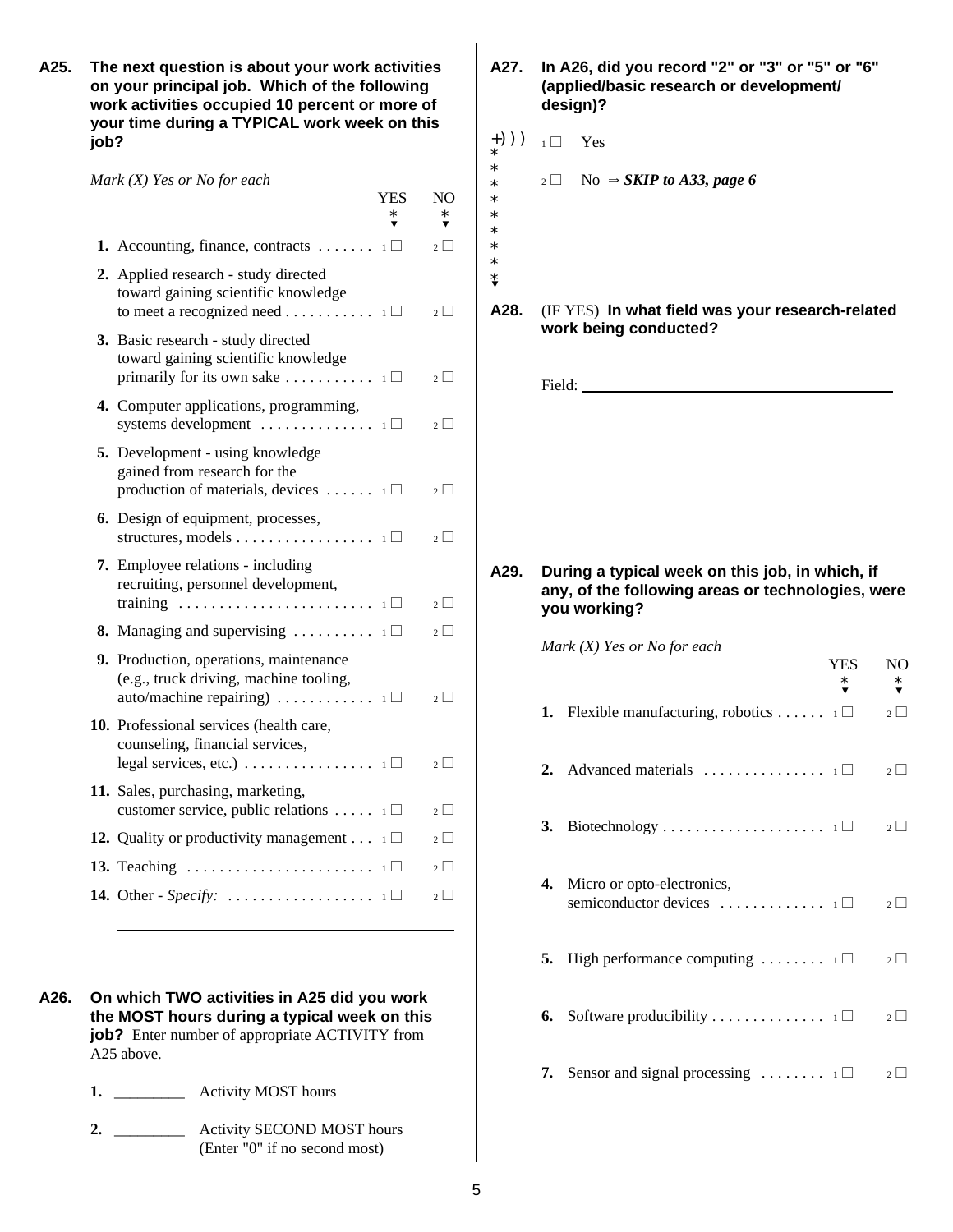| A30.         | Since April 1990, how many                                                                                                                                                                                                         | A33.                                                                        | Did you supervise the work of others as part of<br>your principal job held during the week of April                                                                                                               |
|--------------|------------------------------------------------------------------------------------------------------------------------------------------------------------------------------------------------------------------------------------|-----------------------------------------------------------------------------|-------------------------------------------------------------------------------------------------------------------------------------------------------------------------------------------------------------------|
|              | IF NONE, enter "0"                                                                                                                                                                                                                 |                                                                             | 15, 1995?                                                                                                                                                                                                         |
|              | Number<br>1. Papers have you authored or co-authored<br>for presentation at regional, national<br>or international conferences? (Do not<br>count presentations of the same work<br>more than once) $\dots \dots \dots \dots \dots$ | $+))$                                                                       | ANSWER "YES" if you assign duties to workers<br>AND recommend or initiate personnel actions<br>such as hiring, firing or promoting<br>TEACHERS: Do NOT count students<br>Yes<br>$\overline{1}$                    |
|              | 2. Articles that you have authored or<br>co-authored, have been accepted for<br>publication in a refereed professional                                                                                                             | $\ast$<br>$\ast$<br>$\ast$<br>$\ast$<br>$\ast$<br>$\overset{*}{\mathbf{v}}$ | $_2 \Box$ No $\Rightarrow$ SKIP to A35                                                                                                                                                                            |
|              |                                                                                                                                                                                                                                    | A34.                                                                        | (IF YES) How many people did you typically                                                                                                                                                                        |
|              |                                                                                                                                                                                                                                    |                                                                             | IF NONE, enter "0"<br>Number<br>Supervised                                                                                                                                                                        |
| A31.<br>$+)$ | Since April 1990, have you been named as an<br>inventor on any application for a U.S. patent?<br>$1\Box$<br>Yes                                                                                                                    |                                                                             | 1. supervise DIRECTLY? $\ldots$<br>2. supervise through                                                                                                                                                           |
| *            | No $\Rightarrow$ SKIP to A33<br>$2\Box$                                                                                                                                                                                            | A35.                                                                        | Before deductions, what was your basic ANNUAL<br>salary on this job as of the week of April 15,<br>1995? [Do NOT include bonuses, overtime, or<br>additional compensation for summertime<br>teaching or research] |
| A32.         | (IF YES) Since April 1990                                                                                                                                                                                                          |                                                                             | IF NOT SALARIED: Please estimate your earned<br>income, excluding business expenses                                                                                                                               |
|              | Number<br>1. How many applications for<br>U.S. patents have named you                                                                                                                                                              |                                                                             | .00<br>Basic Annual Salary/Earned Income                                                                                                                                                                          |
|              | 2. How many U.S. patents have been<br>granted to you as an inventor? $\dots \dots$                                                                                                                                                 | A36.                                                                        | During a typical week on this job, how many<br>hours did you usually work?<br>Number of Hours Per Week: _____                                                                                                     |
|              | 3. How many of the patents recorded<br>as GRANTED (recorded in category 2<br>above) have resulted in commercialized<br>products or processes or have been                                                                          | A37.                                                                        | Including paid vacation and paid sick leave,<br>upon how many weeks per year was your salary<br>based?<br>Number of Weeks Per Year:                                                                               |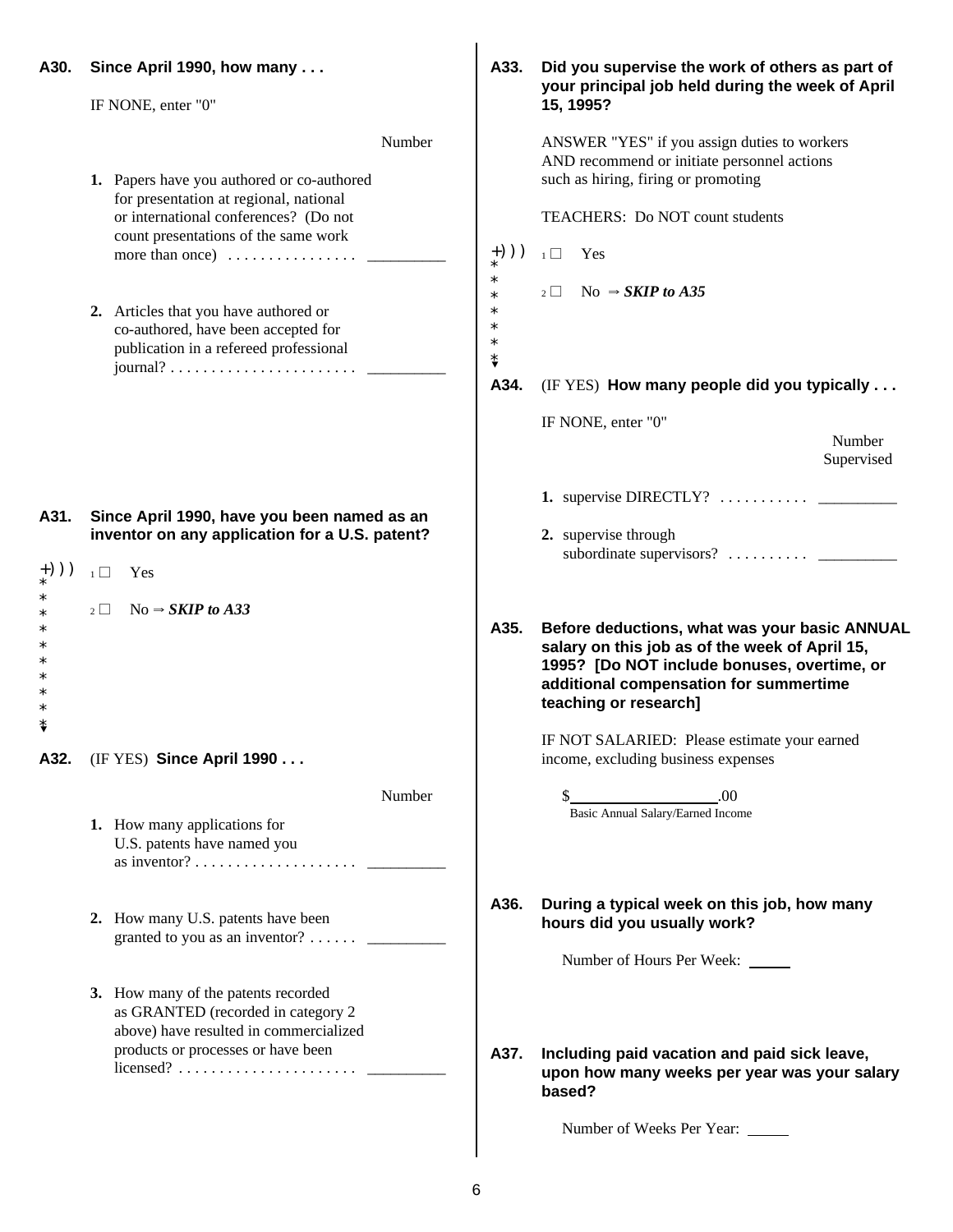| A38.             |                | During the week of April 15, 1995, was any of<br>your work on this job supported by CONTRACTS<br>OR GRANTS from the U.S. government? |                            | Th                         |
|------------------|----------------|--------------------------------------------------------------------------------------------------------------------------------------|----------------------------|----------------------------|
|                  |                | FEDERAL EMPLOYEES: Please answer "No"                                                                                                |                            |                            |
|                  |                | Mark $(X)$ one                                                                                                                       | A40.                       | F<br>t<br>N                |
| $+))$            | $\overline{1}$ | Yes                                                                                                                                  |                            | Λ                          |
| $^\ast$          |                |                                                                                                                                      | $_*)))$                    | $\mathbf{1}$               |
| ∗<br>∗<br>*<br>∗ |                | 2 □ No <sup>(()</sup> )()()()(), *<br>() > SKIP to A40<br>3 □ Don't Know <sub>()</sub> ) -                                           | $\ast$<br>*<br>*<br>*<br>* | $\boldsymbol{2}$<br>3<br>4 |
| ∗<br>⇟           |                |                                                                                                                                      | *<br>*                     | $\sqrt{5}$                 |
| A39.             |                | (IF YES) Which Federal agencies or departments<br>were supporting your work?                                                         | *<br>*<br>*<br>*<br>¥      | 6<br>7                     |
|                  |                | Mark $(X)$ all that apply                                                                                                            | A41.                       | (                          |
|                  | $1 \Box$       | Agency for International Development (AID)                                                                                           |                            | Ш                          |
|                  | $2 \Box$       | <b>Agriculture Department</b>                                                                                                        |                            | V<br>Λ                     |
|                  | $3 \Box$       | <b>Commerce Department</b>                                                                                                           |                            | $\mathbf{1}$               |
|                  | $4 \Box$       | Defense Department (DOD)                                                                                                             |                            | 2<br>3                     |
|                  | $5 \Box$       | Department of Education (include NCES,<br>OERI, FIPSE, FIRST)                                                                        |                            | $\overline{4}$<br>5        |
|                  | $6\Box$        | Energy Department (DOE)                                                                                                              |                            | 6                          |
|                  | $7\Box$        | Environmental Protection Agency (EPA)                                                                                                |                            | $\tau$                     |
|                  | $8 \Box$       | Health and Human Services Department<br>(EXCLUDING NIH)                                                                              | A42.                       | F                          |
|                  | $\overline{9}$ | <b>Interior Department</b>                                                                                                           |                            | E                          |
|                  | $10 \Box$      | National Aeronautics and Space<br>Administration (NASA)                                                                              |                            | Λ                          |
|                  | 11             | National Institutes of Health (NIH)                                                                                                  |                            | $\mathbf{1}$<br>2          |
|                  | $12\Box$       | National Science Foundation (NSF)                                                                                                    |                            | 3                          |
|                  | $13 \Box$      | Transportation Department (DOT)                                                                                                      |                            | 4                          |
|                  | $14 \Box$      | Other - Specify:                                                                                                                     |                            | 5<br>6                     |
|                  |                |                                                                                                                                      |                            | 7                          |
|                  | $15 \Box$      | DON'T KNOW SOURCE AGENCY                                                                                                             |                            | 8                          |

**The following 3 questions provide information for the U.S. Department of Energy**

- **A40. From the following list of selected areas, indicate the ONE area, if any, to which you devoted the MOST hours during a typical week on this job.**
	- *Mark (X) one*

 $\mathbf{I}$ 

- $\Box$  Energy or Fuel
- $_2 \Box$  Environment<sup>()</sup>)))))))),  $_*$
- $\text{culture}$   $*$  $\overline{\mathcal{A}}$   $\overline{\mathcal{A}}$   $\overline{\mathcal{A}}$  Food or Agriculture  $\overline{\mathcal{A}}$  $4 \Box$  Health or Safety  $*$
- /)< *SKIP to A43,* \* *page 8*  $\begin{array}{ccc}\n\ast & & & \ast \\
\ast & & & \ast\n\end{array}$ <sup>5</sup> ~ National Defense
- $\sum_{k=1}^{\infty}$  $\Box$  Transportation
- $\overline{H}$   $\overline{H}$   $\overline{H}$   $\overline{H}$   $\overline{H}$   $\overline{H}$   $\overline{H}$   $\overline{H}$   $\overline{H}$   $\overline{H}$   $\overline{H}$   $\overline{H}$   $\overline{H}$   $\overline{H}$   $\overline{H}$   $\overline{H}$   $\overline{H}$   $\overline{H}$   $\overline{H}$   $\overline{H}$   $\overline{H}$   $\overline{H}$   $\overline{H}$   $\overline{H}$   $\overline{$  $7 \Box$  NONE OF THE ABOVE  $\Box$  -
- **A41.** (IF ENERGY OR FUEL) **From the following list, indicate the ONE ENERGY SOURCE that involved the largest proportion of your energy-related work during the past year.**

#### *Mark (X) one*

- $\Box$  Coal
- $\Box$  Petroleum and natural gas
- $\Box$  Nuclear fission
- $\Box$  Nuclear fusion
- $\Box$  Hydroenergy
- $\Box$  Other Renewables (such as solar, biomass, wind, geothermal)
- □ Other energy source *Specify*:
- **A42. From the following list, indicate the ONE ENERGY-RELATED ACTIVITY that involved the largest proportion of your energy-related work during the past year.**

#### *Mark (X) one*

 $\overline{a}$ 

- $\Box$  Exploration and extraction
- $\Box$  Manufacture of energy-related equipment
- $\Box$  Fuel processing (include refining and enriching)
- $\Box$  Electric power generation and transmission
- $\Box$  Transportation and distribution of fuel
- $\Box$  Waste management or decommissioning
- $\Box$  Conservation, utilization, management, or storage of energy or fuel
- $\Box$  Environment, health, and safety
- 9 Other energy-related activity, *Specify*: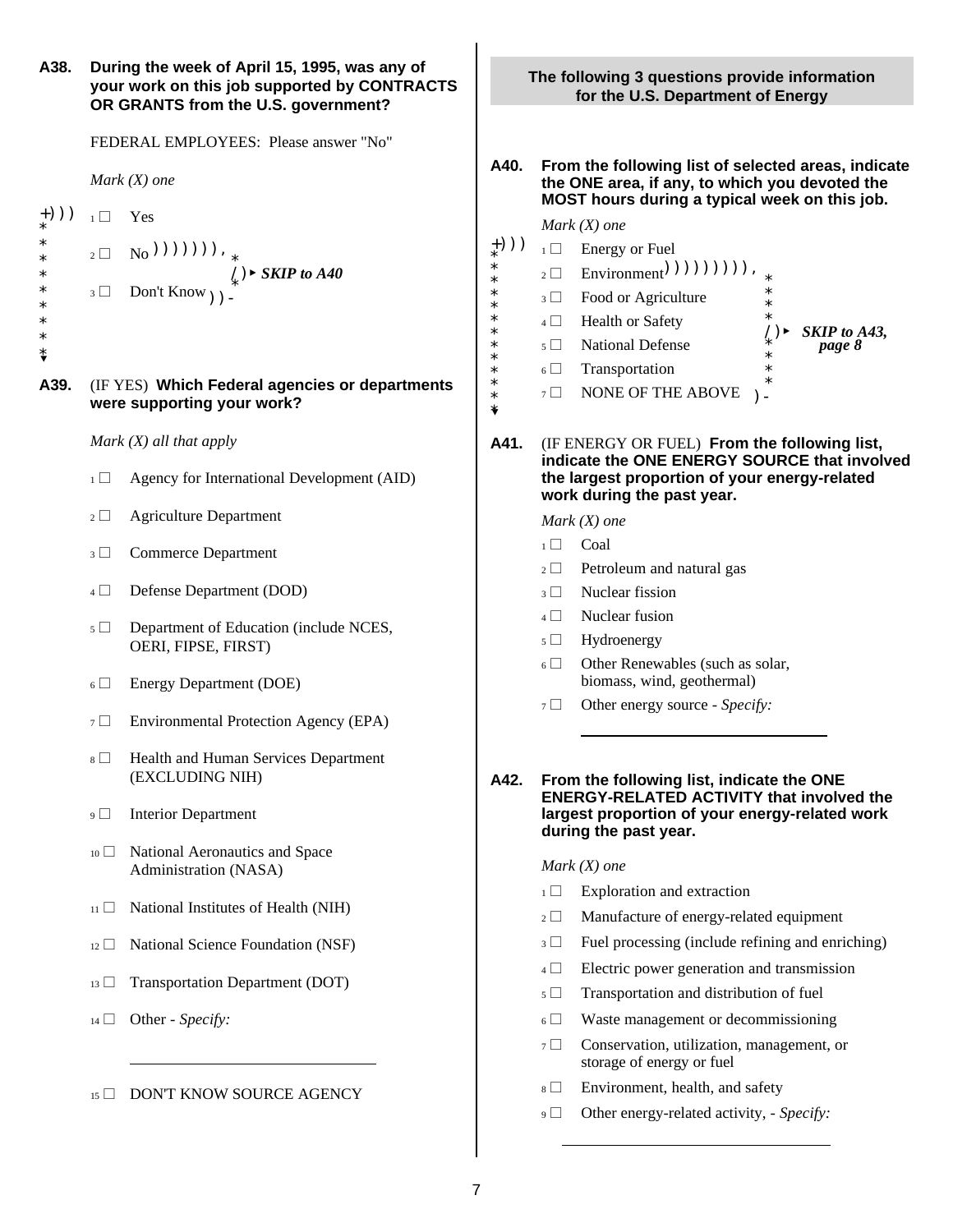- **A43. During the week of April 15, 1995, were you working for pay (or profit) at a second job (or business), including part-time, evening, or weekend work?**
- +)))  $_1 \square$  Yes
- \* \*?  $_2 \Box$  No  $\Rightarrow$  *SKIP to A47*
- **A44.** (IF YES) **What kind of work were you doing at your second job during the week of April 15--that is, what was your occupation?** *Please be as specific as possible, including any area of specialization.*

Example: High school teacher - Math

IF MORE THAN TWO JOBS that week answer for the job where you worked the second most hours

**A45. Using the JOB CATEGORIES LIST (pages 14-15), choose the code that BEST describes the work you were doing on your second job during the week of April 15.**

 $CODE \mid \quad | \quad |$ 

**A46. To what extent was your work on this second job related to your HIGHEST degree field? Was it ...**  $\left[\begin{array}{c} \pm \sqrt{2} \\ \pm \sqrt{2} \end{array}\right]$  Same employer BUT different job

*Mark (X) one*

- $1 \Box$  Closely related
- $2 \Box$  Somewhat related
- $3 \Box$  Not related

**Questions A47-A49 ask about your work for pay (or profit) in 1994**

**A47. Turning now to 1994, including paid vacation and paid sick leave, how many weeks did you work in 1994?**

**IF NONE, MARK (X) THIS BOX**  $\Rightarrow$   $0 \Box$  AND SKIP TO B1

Number of Weeks Worked:

#### **A48. During the weeks you worked in 1994, how many hours a week did you usually work?**

Number of Hours Worked: \_

#### **A49. Counting all jobs held, what was your TOTAL EARNED income, BEFORE deductions for 1994?**

Include all wages, salaries, bonuses, overtime, commissions, consulting fees, net income from businesses, summertime teaching or research, post doctoral appointment, or other work associated with scholarships

 $\frac{\sqrt{3}}{2}$  .00 Total 1994 Earned Income

**IF YOU HAD NO EARNED INCOME IN 1994, MARK (X) THIS BOX**  $\Rightarrow$  0 **PART B - Past Employment**

**The next few questions will help us better understand employment changes over time.**

**B1. Were you working for pay (or profit) during BOTH of these time periods--the week of April 15, 1993 AND the week of April 15, 1995?**

> If you were a STUDENT: Do NOT count financial aid awards with no work requirement

- $(+))$ )  $_1 \Box$  Yes
	- $_2 \Box$  No  $\Rightarrow$  *SKIP to part C, page 9*

\* \* \*?

\*

**B2.** (IF YES) **During these two time periods--the week of April 15, 1993, and the week of April 15, 1995--were you working for . . .**

*Mark (X) one*

- $1 \Box$  Same employer AND same  $job \rightarrow SKIP$  *to part C, page 9*
- +) \*
- +)1 \* \*  $3 \Box$  Different employer BUT same job
- \* \* \* .)  $4 \Box$  Different employer AND different job

\* \* \*?

#### **B3.** (IF DIFFERENT) **Why did you change your employer or your job?**

*Mark (X) Yes or No for each*

|    |                                                                                                           | $\ast$ | $\ast$   |
|----|-----------------------------------------------------------------------------------------------------------|--------|----------|
| 1. | Pay, promotion opportunities $\ldots \ldots \ldots$                                                       |        | $2\Box$  |
| 2. | Working conditions (hours, equipment,<br>working environment) $\ldots \ldots \ldots \ldots$               |        | $2 \mid$ |
| 3. | Job location $\dots \dots \dots \dots \dots \dots \dots \dots \dots$                                      |        | $2 \mid$ |
| 4. | Change in career or professional                                                                          |        | $2\mid$  |
| 5. | Family-related reasons (e.g., children,<br>spouse's job moved) $\dots \dots \dots \dots \dots \dots$      |        | 2        |
| 6. | School-related reasons (e.g., returned<br>to school, completed a degree) $\dots \dots$                    |        | $2\mid$  |
|    | <b>7.</b> Laid off or job terminated (includes<br>company closings, mergers, buyouts) $\therefore$ $\Box$ |        | $2 \mid$ |
| 8. |                                                                                                           |        | 2        |
| 9. |                                                                                                           |        | $2 \mid$ |
|    |                                                                                                           |        |          |

YES NO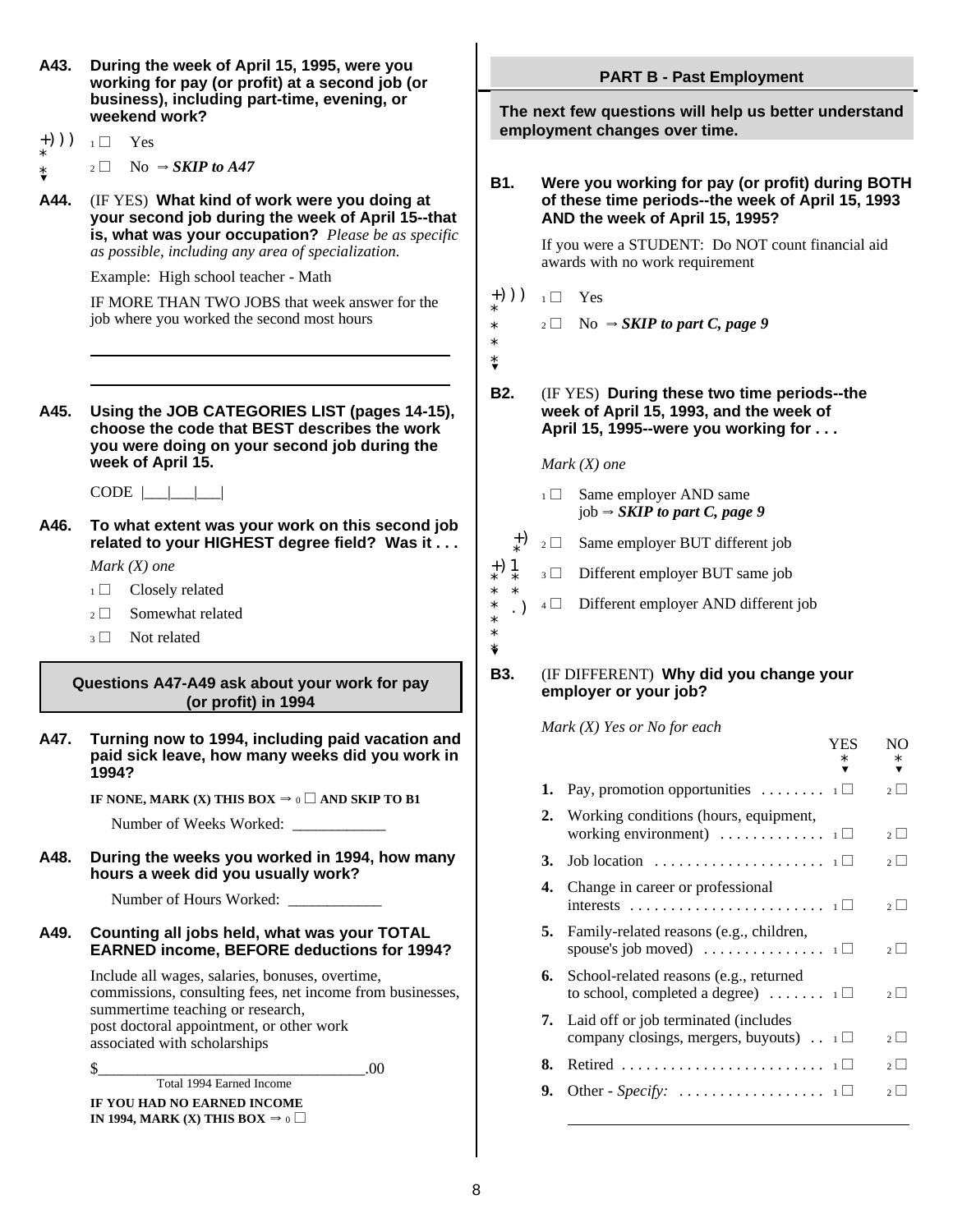**The next few questions ask about your work experience since completing your (first) bachelor's degree.**

- **C1. Please review the JOB CATEGORIES LIST on pages 14-15. Using that list, please record codes in Column 1 for those job categories where you have had ONE OR MORE YEARS OF WORK EXPERIENCE since completing your (first) bachelor's degree (a single job category code can represent several jobs). Next, complete Columns 2-5 for each job category recorded in Column 1.**
	- Example: Chris was a regional sales director for a computer hardware company between 1980 and 1986. In 1986 she was offered a job teaching marketing at a local college, something she had always wanted to try and that would allow more time with her family. Between 1986 and 1995, she had taught at three different colleges. Chris would enter:

| <b>Row</b> | Tol 1 | Col 2                                         | Col 3       | Col 4   | Col 5 |
|------------|-------|-----------------------------------------------|-------------|---------|-------|
| First      |       | 141 Sales Director, computer hardware company | 1980 - 1986 | 6 years | 3.4   |
| Second     |       | 274 Professor - Marketing                     | 1986 - 1995 | 9 years |       |

|                                                                                                                                                                                                                                                     | WORK EXPERIENCE SINCE (FIRST) BACHELOR'S DEGREE   |                                                                                                                                                                       |                                                                                                                           |                                                                                                                                                     |  |
|-----------------------------------------------------------------------------------------------------------------------------------------------------------------------------------------------------------------------------------------------------|---------------------------------------------------|-----------------------------------------------------------------------------------------------------------------------------------------------------------------------|---------------------------------------------------------------------------------------------------------------------------|-----------------------------------------------------------------------------------------------------------------------------------------------------|--|
| Col <sub>1</sub><br><b>Job Category</b><br>Codes<br>(pages 14-15)<br>Group jobs by<br>job category codes,<br>only use a job category<br>code ONCE<br>If more than 3 job<br>category codes apply:<br>Pick the 3 where you<br>have worked the longest | Col 2<br><b>Brief Description</b><br>of Work Done | Col <sub>3</sub><br><b>Starting and Ending</b><br><b>Dates</b><br><b>Working continually</b><br>in the same job category<br>between the two dates<br>is not necessary | Col 4<br><b>Total Years</b><br>of Work<br><b>Experience</b><br><b>Estimate using</b><br>full-time<br>equivalency<br>(STE) | Col 5<br><b>Two Most Important</b><br><b>Reasons for Leaving</b><br>Write appropriate numbers from the<br>"Reasons for Leaving" box<br><b>below</b> |  |
| <b>CODE</b><br>$(1, 0)$ (1), $(1, 0)$ , $(1, 0)$<br>$. (2)$ 2) 2) -                                                                                                                                                                                 |                                                   | <b>FROM</b><br>$19$ $\frac{\phantom{0}}{\phantom{0}}$<br><b>TO</b><br>$19$                                                                                            | Year(s)                                                                                                                   | Most<br>2nd most<br>important<br>important<br>(Specify for category $10$ )                                                                          |  |
| <b>CODE</b><br>$(1, 0)$ (1), $(1, 0)$ , $(1, 0)$<br>$\overline{2}$<br>$. (2)$ 2) 2) -                                                                                                                                                               |                                                   | <b>FROM</b><br>$19$ $\_\_$<br><b>TO</b><br>$19$                                                                                                                       | Year(s)                                                                                                                   | Most<br>2nd most<br>important<br>important<br>(Specify for category $10$ )                                                                          |  |
| <b>CODE</b><br>$(1, 0)$ (1), $(1, 0)$ , $(1, 0)$<br>$\overline{3}$<br>$. (2)$ 2) 2) -                                                                                                                                                               |                                                   | <b>FROM</b><br>$19$ $\frac{\phantom{0}}{\phantom{0}}$<br><b>TO</b><br>$19 \mid$                                                                                       | Year(s)                                                                                                                   | Most<br>2nd most<br>important<br>important<br>(Specify for category 10)                                                                             |  |

| <b>REASONS FOR LEAVING (for use in Column 5 above)</b>                                                                                                                                                                                            |     |                                                                                                                                                                      |  |  |  |  |
|---------------------------------------------------------------------------------------------------------------------------------------------------------------------------------------------------------------------------------------------------|-----|----------------------------------------------------------------------------------------------------------------------------------------------------------------------|--|--|--|--|
| 1. Pay, promotion, benefits<br>Working conditions (hours, equipment, working environment)<br>Change in career/professional interests<br><b>4.</b> Family (children, spouse's job moved)<br>5. School (completed degree, returned to school, etc.) | 10. | <b>6.</b> Did not enjoy the work<br>Job ended/suitable job in my field not available<br>8. Retired<br><b>9.</b> Still working in that field<br>Other - Specify above |  |  |  |  |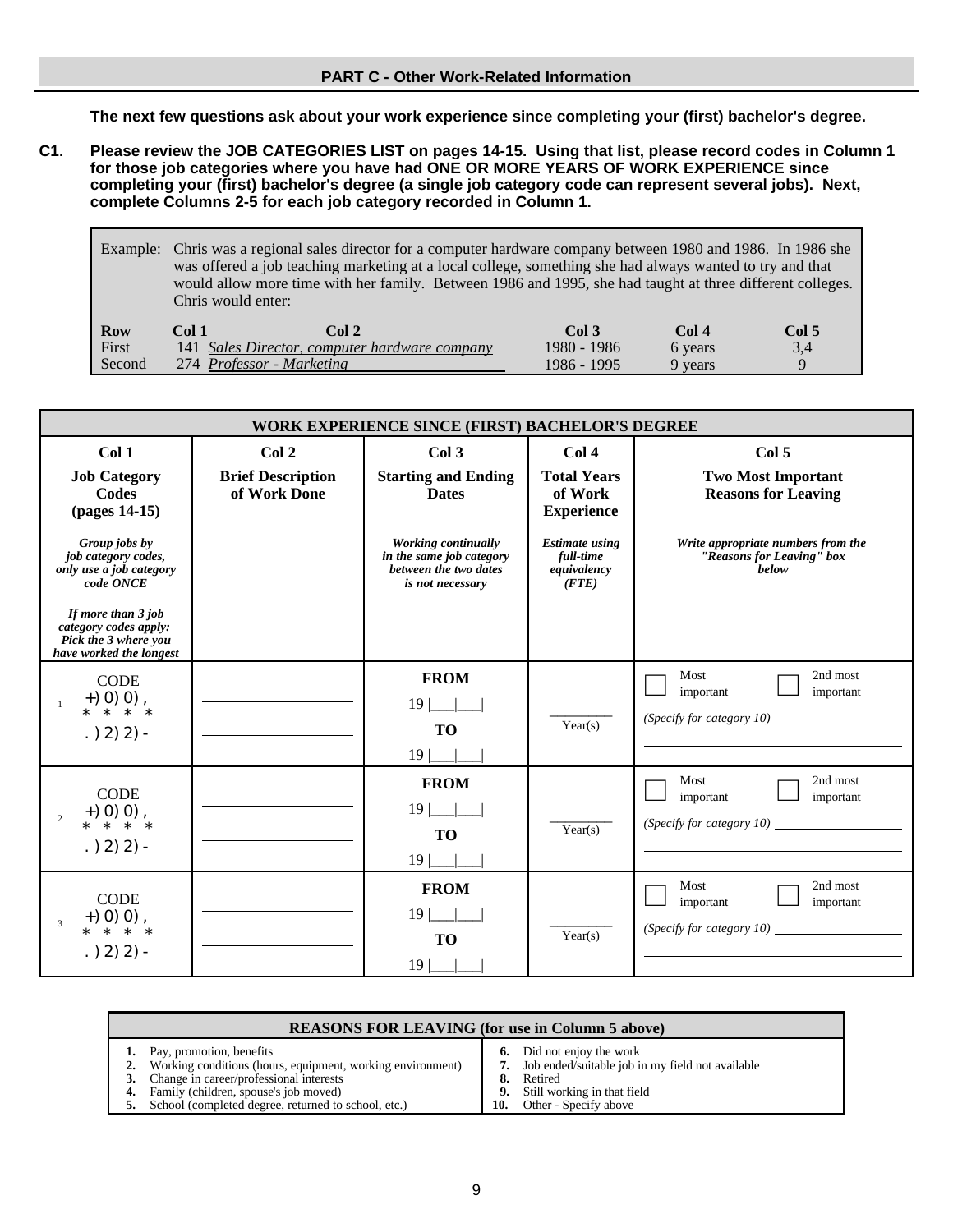#### **C2. Since completing your (first) bachelor's degree, have you had any periods of 6 months or more where you were not working?**

+)))  $_1 \square$  Yes \*

\*  $_2 \Box$  No  $\Rightarrow$  *SKIP to C4* 

 $\mathbf{C}3.$ **C3.** (IF YES) **Please provide the following information for each period of 6 months or longer. Your best guess is fine.**

| <b>DATES NOT WORKING</b> |                      | <b>REASONS FOR NOT WORKING</b> - Mark (X) all that apply |                                                  |                                  |                            |                                               |                               |                                                   |         |
|--------------------------|----------------------|----------------------------------------------------------|--------------------------------------------------|----------------------------------|----------------------------|-----------------------------------------------|-------------------------------|---------------------------------------------------|---------|
| <b>FROM</b>              | TО                   | Retired                                                  | b Ended<br>Closed)<br>Layoff/Job 1<br>(Company C | Full-Time Student<br>Not Working | Responsibilities<br>Family | Chronic Illness<br>or Permanent<br>Disability | Suitable Job<br>Not Available | Did Not Need<br>or Want to Work<br>$\overline{5}$ | Other   |
| <b>Month</b><br>Year     | Year<br><b>Month</b> |                                                          |                                                  |                                  |                            |                                               |                               |                                                   |         |
| 19                       | 19                   | $1\Box$                                                  | $2\Box$                                          | $3\Box$                          | $4\Box$                    | $5\Box$                                       | $6\Box$                       | $7\Box$                                           | $8\Box$ |
| 19                       | 19                   | $1\Box$                                                  | $2\Box$                                          | $3\Box$                          | $4\Box$                    | $5\Box$                                       | $6\Box$                       | $7\Box$                                           | $8\Box$ |
| 19                       | 19                   | $\iota \Box$                                             | $2\Box$                                          | $3\Box$                          | $4\Box$                    | $5\Box$                                       | $6\sqrt{ }$                   | $7\Box$                                           | $8\Box$ |

### **C4. During the past year, did you attend any C7.** (IF YES) **During the past year, in which of the** professional society or association meetings or conferences?

Include regional, national, or international meetings

- $_1 \Box$  Yes
- $_2 \Box$  No
- **C5. To how many national or international professional societies or associations do you currently belong?**

Number  $|\_\_|$ 

**OR**

 $\square$  NONE

#### **C6. During the past year, did you attend any WORK-RELATED workshops, seminars, or other workrelated training activities?**

Do NOT include college courses - these will be discussed in PART D

Do NOT include professional meetings unless you attended a special training session conducted at the meeting/conference

- $1 \Box$  Yes  $\Rightarrow$  *GO to C7*
- $_2 \Box$  No  $\Rightarrow$  *SKIP to part D, page 11*

## **or conferences? workshops, seminars, or other work-related training activities?**

*Mark (X) Yes or No for each*

| YES<br>$\ast$ | $\ast$                                                                                                                                                                                                                                              |
|---------------|-----------------------------------------------------------------------------------------------------------------------------------------------------------------------------------------------------------------------------------------------------|
|               | $2 \mid$                                                                                                                                                                                                                                            |
|               | 2 <sup>1</sup>                                                                                                                                                                                                                                      |
|               |                                                                                                                                                                                                                                                     |
|               | $2 \mid$                                                                                                                                                                                                                                            |
|               |                                                                                                                                                                                                                                                     |
|               | <b>1.</b> Management or supervisor training $\dots$ 1<br><b>2.</b> Training in your occupational field $\dots$ $\Box$<br>public speaking, business writing) $\ldots$ $\ldots$ $\Box$<br><b>4.</b> Other work-related training - Specify: $\ldots$ 1 |

#### **C8. For which of the following reasons did you attend training activities during the past year?**

*Mark (X) Yes or No for each*

|                                                                                                     | *        |
|-----------------------------------------------------------------------------------------------------|----------|
| 1. To facilitate a change in your<br>occupational field $\dots \dots \dots \dots \dots \dots \dots$ | 2        |
| 2. To gain FURTHER skills or knowledge<br>in your occupational field 1 $\Box$                       | $2 \mid$ |
| <b>3.</b> For licensure/certification $\ldots \ldots \ldots \ldots \square$                         | 2        |
| 4. To increase opportunities for<br>promotion/advancement/higher salary $\ldots$ 1                  | $2 \mid$ |
| <b>5.</b> To learn skills or knowledge needed<br>for a recently acquired position $\ldots \ldots$ 1 | $2 \mid$ |
| <b>6.</b> Required or expected by employer $\dots$ 1                                                | 2        |
| 7. Other - Specify: $\dots \dots \dots \dots \dots \dots \dots \dots \dots$                         | $\gamma$ |
|                                                                                                     |          |

YES NO

**C9. What was your most important reason for attending training activities?** Enter number of appropriate REASON from C8 above

MOST IMPORTANT REASON from C8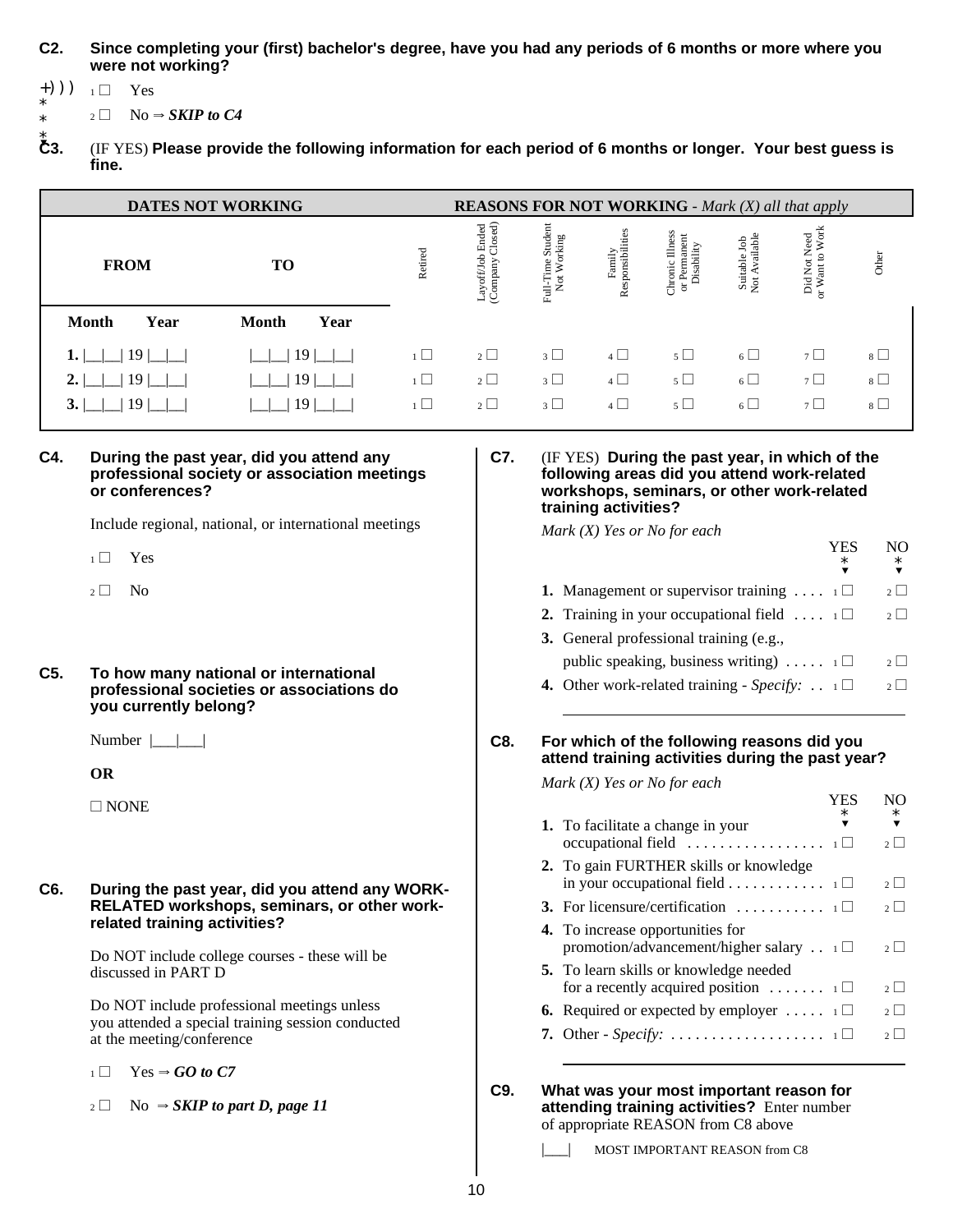### **PART D - Background Information D1. Between April 1993 and April 1995, did you take any college or university courses or enroll in a college or university for other reasons, such as completing a Master's or PhD?** +()))  $_{1} \Box$  Yes \* \*?  $_2 \Box$  No  $\Rightarrow$  *SKIP to D11, page 12* **D2.** (IF YES) **In which college or university department were you primarily taking classes or doing research, etc. (e.g., English, chemistry)?** DEPARTMENT: **D3. During that time, toward what degree or certificate, if any, were you (or are you) working?** IF MORE THAN ONE APPLIES: Mark the highest level **NO SPECIFIC DEGREE OR CERTIFICATE, MARK (X) THIS BOX**  $\Rightarrow$  **0**  $\Box$  **AND SKIP TO D9** *Mark (X) one* 1. Bachelor's degree  $\dots\dots\dots\dots\dots\dots \square$ 2. Post baccalaureate certificate  $\dots \dots \dots$ **3.** Master's degree (including MBA)  $\dots \dots \dots \dots$ **4.** Post master's certificate  $\dots \dots \dots \dots \dots \dots \dots$ **5.** Doctorate  $\dots \dots \dots \dots \dots \dots \dots \dots \dots \dots$ **6.** Other professional degree (e.g., JD, LLB, THD, MD, DDS, etc.)  $\dots \dots \dots \dots \dots \dots \dots$ **7.** Other - *Specify:* ....................... ~  $\overline{a}$ **D4. Between April 1993 and April 1995, did you complete a degree or certificate?** +)))  $_1 \square$  Yes \* \* \*<br>D4a.  $_2 \Box$  No  $\Rightarrow$  **SKIP to D9 D4a.** (IF YES) **What degree or certificate did you receive?** Enter number of appropriate TYPE OF DEGREE/CERTIFICATE received from D3 above. \_\_\_\_\_\_ TYPE OF DEGREE/CERTIFICATE from D3 **D5. In what month and year was this degree or certificate awarded?** IF YOU COMPLETED MORE THAN ONE: Enter the date for the highest degree or certificate awarded  $\Box$  **19**  $\Box$  | | Month Year

### **D6. From which academic institution did you receive this degree or certificate?**

School name:

City/Town:

State/Foreign country:

OFFICE USE ONLY<br>+) 0) 0),  $.$ ) 2) 2) -

**D7. What was the field of study for this degree or certificate?**

> Primary Field of Study:

**D8. Using the EDUCATION CODES (pages 16-17), choose the code that BEST describes the field of study for this degree or certificate.**

 $CODE$   $\boxed{\underline{\qquad}\underline{\qquad}}$ 

NOTE - Education codes go from 601 to 995

**D9. For which of the following reasons were you taking classes or enrolled between April 1993 and April 1995?**

*Mark (X) Yes or No for each*

|                                                                                                | YES | NΩ       |
|------------------------------------------------------------------------------------------------|-----|----------|
| 1. To gain further education before<br>beginning a career $\ldots \ldots \ldots \ldots \ldots$ |     | $2 \mid$ |
|                                                                                                |     |          |
| 2. To prepare for graduate school $\dots \dots \dots$                                          |     | 2 1      |
| 3. To change your academic<br>or occupational field 1 $\Box$                                   |     | 2        |
| <b>4.</b> To gain FURTHER skills or knowledge                                                  |     |          |
| in your academic or occupational field $\ldots$ 1                                              |     | $2 \mid$ |
| <b>5.</b> For licensure/certification 1                                                        |     | $2\mid$  |
| <b>6.</b> To increase opportunities for                                                        |     |          |
| promotion/advancement/higher salary . $\Box$                                                   |     | 2        |
| <b>7.</b> Required or expected by employer $\dots$ 1                                           |     | $2 \mid$ |
| <b>8.</b> For leisure/personal interest $\dots \dots \dots \dots$                              |     | $2 \mid$ |
| <b>9.</b> Other - Specify: $\ldots$ $\ldots$ $\ldots$ $\ldots$ $\ldots$ $\ldots$ $\ldots$      |     | 2        |
|                                                                                                |     |          |

**D10. Were ANY of your school-related costs for taking college or university courses during this time paid for by an employer?**

- $1 \Box$  Yes
- $_2 \square$  No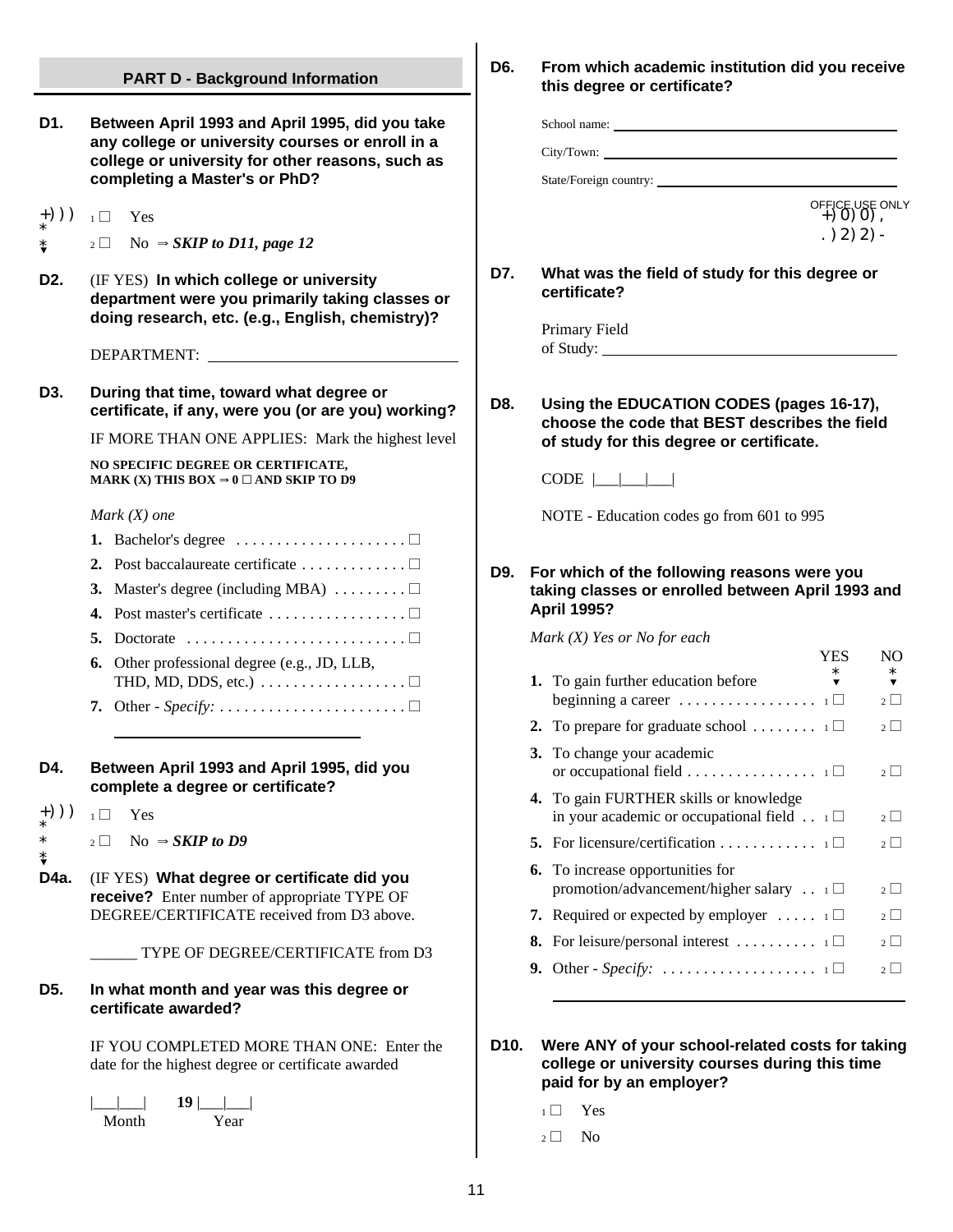| D11.                       | As of April 15, 1995, what is the HIGHEST<br>educational level you have attained?                                                               |
|----------------------------|-------------------------------------------------------------------------------------------------------------------------------------------------|
|                            | Mark $(X)$ one                                                                                                                                  |
|                            | Bachelor's degree<br>$1 \Box$                                                                                                                   |
|                            | Post baccalaureate certificate<br>$2^{\lceil}$<br>$\mathbf{I}$                                                                                  |
|                            | Master's degree (including MBA)<br>3 <sup>1</sup><br>J.                                                                                         |
|                            | Post master's certificate<br>$4 \mid \mid$                                                                                                      |
|                            | ABD (all but dissertation, no certificate)<br>$5 \Box$                                                                                          |
|                            | Doctorate<br>$\overline{\phantom{0}}$                                                                                                           |
|                            | $7\Box$<br>Other professional degree (e.g., JD, LLB, ThD,                                                                                       |
|                            | Other - Specify:<br>$8 \Box$                                                                                                                    |
| D12.                       | As of the week of April 15 were you                                                                                                             |
|                            | Mark $(X)$ one                                                                                                                                  |
| $+))$<br>*                 | Married<br>$1 \Box$                                                                                                                             |
| *                          | $_2 \Box$ Widowed (1) (1) (1),                                                                                                                  |
| *<br>*                     | $_3 \Box$ Separated<br>$\mathcal{L}_{\ast}$<br><b>SKIP</b> to D15                                                                               |
| $\ast$                     | 4 Divorced<br>$\ast$                                                                                                                            |
| ∗<br>⇟                     | $5 \Box$ Never Married ) ) -                                                                                                                    |
| D <sub>13</sub> .          | (IF MARRIED) During the week of April 15, was<br>your spouse working for pay (or profit) at a<br>full-time or part-time job?                    |
| $+)$ )                     | $_1 \Box$ Yes, full-time                                                                                                                        |
| $^{\mathrm{+1}}$<br>$*,))$ | $_2 \square$ Yes, part-time                                                                                                                     |
| $\ast$<br>$\ast$<br>\$     | $_3 \Box$ No $\Rightarrow$ SKIP to D15                                                                                                          |
| D14.                       | (IF YES) Did your spouse's duties on this job<br>require the technical expertise of a bachelor's<br>degree or higher in                         |
|                            | Mark $(X)$ Yes or No for each                                                                                                                   |
|                            | <b>YES</b><br>N <sub>O</sub><br>$\ast$<br>$\ast$                                                                                                |
|                            | Engineering, computer science,<br>1.                                                                                                            |
|                            | $2 \mid$                                                                                                                                        |
|                            | 2.<br>$2 \Box$                                                                                                                                  |
|                            | 3.<br>Some other field (e.g., health or<br>business) - Specify: $\dots \dots \dots \dots \dots \dots \dots \dots \dots \dots \dots$<br>$2 \Box$ |
|                            |                                                                                                                                                 |
| D15.                       | During the week of April 15, did you have any<br>children living with you as part of your family?                                               |

Only count children who lived with you at least 50 percent of the time

- $_1 \Box$  Yes  $\Rightarrow$  *GO to D16*
- $_2 \Box$  No  $\Rightarrow$  *SKIP to D17*

**D16. (IF YES) How many of these children living with** you as part of your family were . . .

#### IF NO CHILDREN IN A CATEGORY, enter "0"

|               | Number of<br>Children                                                                                                                           |
|---------------|-------------------------------------------------------------------------------------------------------------------------------------------------|
|               | Under age $2 \ldots \ldots \ldots \ldots$<br>1.                                                                                                 |
|               | 2. Aged 2-5 $ \_\_ $                                                                                                                            |
|               | 3. Aged 6-11 $ \_$                                                                                                                              |
|               | 4. Aged 12-17 $ \_\_ $                                                                                                                          |
|               | 5. Aged 18 or older $ \_$                                                                                                                       |
| D17.          | During the week of April 15, 1995, were you living<br>in the United States or one of its territories, or<br>were you living in another country? |
|               | United States or one of its territories<br>$\overline{1}$                                                                                       |
|               | Another country<br>$2 \Box$<br>OFFICE USE ONLY $+$ 0 0 0 0 0 $\,$<br>$. (2)$ 2) 2) -                                                            |
| D18.          | As of the week of April 15, 1995 were you a<br>$Mark(X)$ one                                                                                    |
|               | <b>U.S. Citizen</b>                                                                                                                             |
|               | $\Box$ Native Born) $\big)$ , SKIP to D20                                                                                                       |
|               | Naturalized () =<br>$2\Box$                                                                                                                     |
|               | <b>Non-U.S. Citizen</b>                                                                                                                         |
| $_{*}^{+})$ ) | 3 With a Permanent U.S. Resident Visa                                                                                                           |
| $***$         | $4 \Box$ With a Temporary U.S. Resident Visa                                                                                                    |
| $*,))$<br>\$  | $5 \Box$ Living outside the United States                                                                                                       |
| D19.          | (IF NON-U.S. CITIZEN) Of which country are<br>you a citizen?                                                                                    |
|               | COUNTRY:                                                                                                                                        |
|               | OFFICE USE ONLY $+$ 0 0 0 0 0<br>$. (2)$ 2) 2) -                                                                                                |
| D20.          | What is your birthdate?                                                                                                                         |

|\_\_\_|\_\_\_| |\_\_\_|\_\_\_| **19** |\_\_\_|\_\_\_| Month Day Year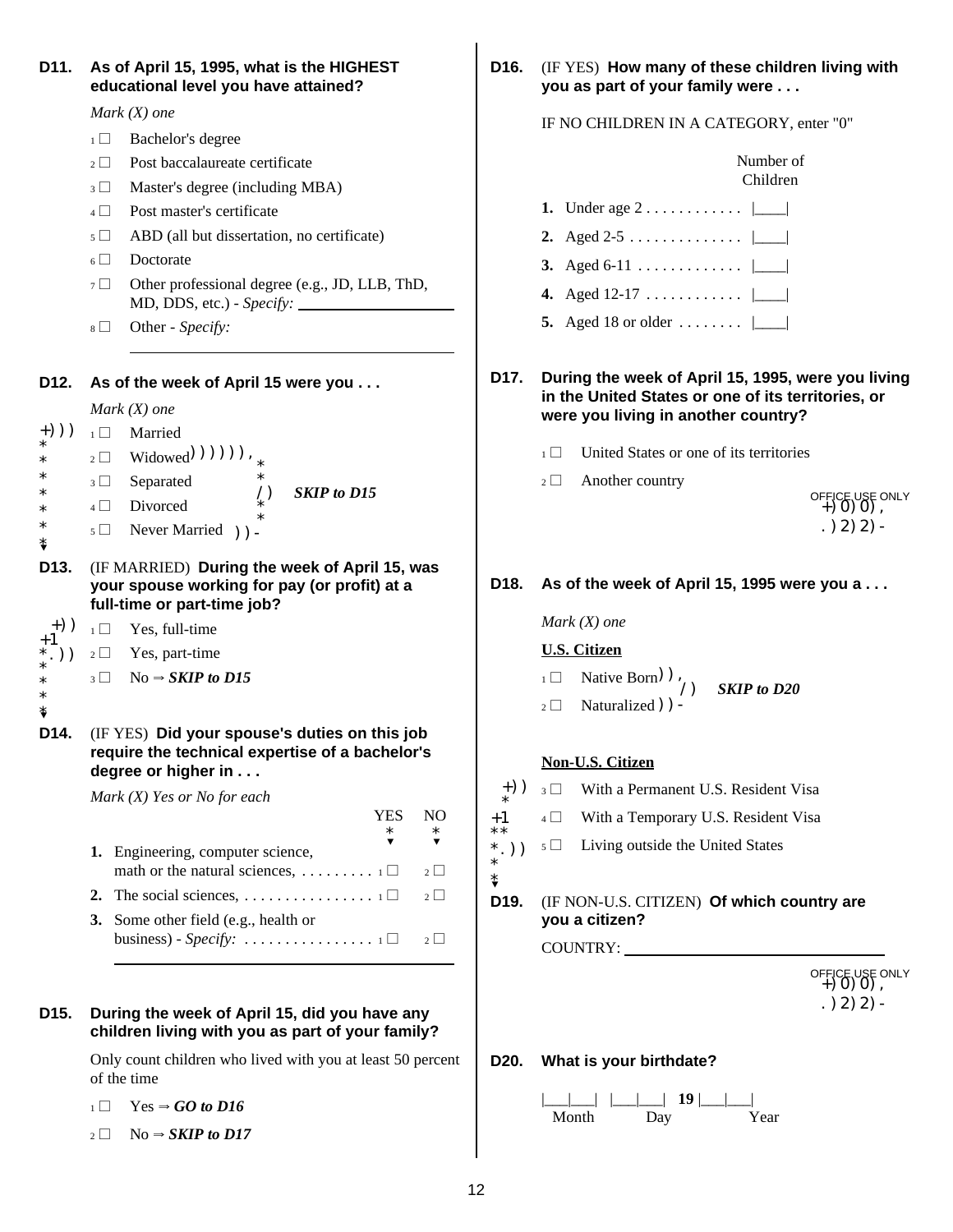**The next question is designed to help us better understand the career paths of individuals with different physical abilities.**

#### **D21. What is the USUAL degree of difficulty you have with...**

|                                                                                                                                                                                                                          |                | MARK (X) ONE FOR EACH   |                                |                              |                                |  |  |  |  |
|--------------------------------------------------------------------------------------------------------------------------------------------------------------------------------------------------------------------------|----------------|-------------------------|--------------------------------|------------------------------|--------------------------------|--|--|--|--|
| <b>1.</b> SEEING words or letters in ordinary newsprint<br>(with glasses/contact lenses if you usually<br>wear them) $\ldots \ldots \ldots \ldots \ldots \ldots \ldots \ldots \ldots \ldots \ldots \ldots \ldots$        | None<br>$\ast$ | Slight<br>∗<br>$2 \mid$ | Moderate<br>$\ast$<br>$3 \mid$ | Severe<br>$\ast$<br>$4 \mid$ | Unable to Do<br>5 <sup>1</sup> |  |  |  |  |
| 2. HEARING what is normally said in conversation<br>with another person (with hearing aid, if you<br>usually wear one) $\dots \dots \dots \dots \dots \dots \dots \dots \dots \dots \dots \dots \dots \dots \dots \dots$ |                | 2                       | $3 \mid$                       | $\overline{4}$               | 5 <sup>1</sup>                 |  |  |  |  |
| 3. WALKING without human or mechanical assistance                                                                                                                                                                        |                | 2                       | $3 \mid$                       | $\overline{A}$               | 5 <sup>1</sup>                 |  |  |  |  |
| 4. LIFTING or carrying something as heavy as<br>10 pounds, such as a bag of groceries $\ldots \ldots \ldots \ldots \ldots$                                                                                               |                |                         |                                |                              |                                |  |  |  |  |

#### D22. If you answered "none" TO ALL ACTIVITIES in D21, Mark (X) this box  $\rightarrow$   $\circ$   $\Box$  and SKIP to D24

**D23. What is the earliest age at which you FIRST began experiencing ANY difficulties in any of these areas?**

AGE:  $\Box$  **OR** 0 SINCE BIRTH

**D24. In case we need to clarify some of the information you have provided, please list a phone number where you can be reached.**

| Daytime:         |               | Evening:      |               |
|------------------|---------------|---------------|---------------|
| <b>Area Code</b> | <b>Number</b> | Area Code     | <b>Number</b> |
|                  |               | 1111111111111 |               |

**D25. Since we are interested in how education and employment change over time, we may be recontacting you in 1997. To help us contact you, please provide the name, address, and telephone number of two people who are likely to know where you can be reached. DO NOT INCLUDE SOMEONE WHO LIVES IN YOUR HOUSEHOLD.**

As with all the information provided in this questionnaire, complete confidentiality will be provided. These people will only be contacted if we have trouble contacting you in 1997.

| <b>First Name</b>            | MI     | Last Name    |          | <b>First Name</b> | MI                | Last Name    |          |  |  |  |
|------------------------------|--------|--------------|----------|-------------------|-------------------|--------------|----------|--|--|--|
| Number and Street            |        |              |          | Number and Street |                   |              |          |  |  |  |
| City/Town                    |        | <b>State</b> | Zip Code | City/Town         |                   | <b>State</b> | Zip Code |  |  |  |
| (If outside U.S.)<br>Country |        |              |          | Country           | (If outside U.S.) |              |          |  |  |  |
| Area Code                    | Number |              |          | Area Code         | ı —<br>Number     |              |          |  |  |  |

**D26.** PLEASE TURN TO THE BACK COVER FOR THE LAST QUESTION (D27).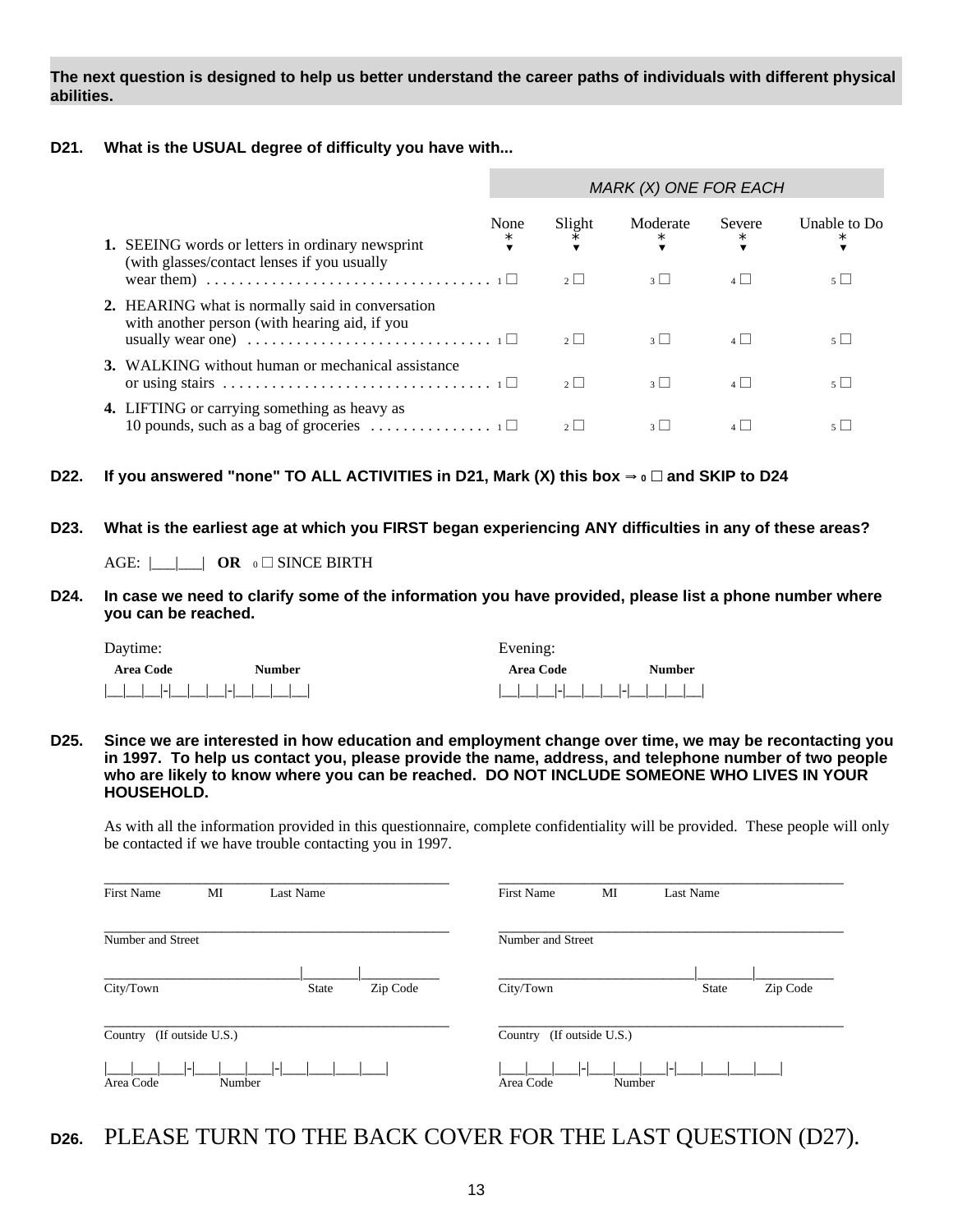# JOB CATEGORIES LIST

**This list is ordered ALPHABETICALLY. The titles in bold type are broad job categories. To make sure you have found the BEST code, please review ALL broad categories before making your choice. If you cannot find the code that BEST describes your job, use the "OTHER" code under the most appropriate broad category in bold print. If none of the codes fit your job, use Code 500.**

#### **Artists, Broadcasters, Editors, Entertainers, Public Relations Specialists, Writers**

#### **Biological/Life Scientists**

- Agricultural and food scientists
- Biochemists and biophysicists
- Biological scientists (e.g., botanists, ecologists, zoologists)
- Forestry and conservation scientists
- Medical scientists (excluding practitioners)
- Technologists & technicians in the biological/life sciences
- OTHER biological/life scientists

#### **Clerical/Administrative Support**

- Accounting clerks, bookkeepers
- Secretaries, receptionists, typists
- OTHER administrative (e.g., record clerks, telephone operators)

#### **Clergy & Other Religious Workers**

- **Computer Occupations** (Also see 173)
- \*\*\* Computer engineers (See 087, 088 under Engineering)
- Computer programmers (business, scientific, process control)
- Computer system analysts
- Computer scientists, except system analysts
- Information systems scientists or analysts
- OTHER computer, information science occupations
- \*\*\* **Consultants** (Select the code that comes closest to your usual area of consulting)

#### **Counselors, Educational & Vocational** (Also see 236)

#### **Engineers, Architects, Surveyors**

- Architects
	- Engineers (Also see 100-103)
	- Aeronautical, aerospace, astronautical engineer
	- Agricultural engineer
	- Bioengineering & biomedical engineer
	- Chemical engineer
	- Civil, including architectural & sanitary engineer
- Engineers (continued)
	- Computer engineer hardware
		- Computer engineer software
		- Electrical, electronic engineer
		- Environmental engineer
		- Industrial engineer
		- Marine engineer or naval architect engineer
		- Materials or metallurgical engineer
		- Mechanical engineer
		- Mining or geological engineer
		- Nuclear engineer
		- Petroleum engineer
		- Sales engineer
		- Other engineer
	- Engineering Technologists and Technicians
	- Electrical, electronic, industrial, mechanical
	- Drafting occupations, including computer drafting
	- Surveying and mapping
	- OTHER engineering technologists and technicians
- Surveyors
- **Farmers, Foresters & Fishermen**

#### **Health Occupations**

- Diagnosing/Treating Practitioners (e.g., dentists, optometrists, physicians, psychiatrists, podiatrists, surgeons, veterinarians)
- Registered nurses, pharmacists, dieticians, therapists, physician assistants
- 236 Psychologists, including clinical
- Health Technologists & Technicians (e.g., dental hygienists, health record technologist/technicians, licensed practical nurses, medical or laboratory technicians, radiologic technologists/technicians)
- OTHER health occupations

#### **Lawyers, Judges**

**Librarians, Archivists, Curators**

#### **Managers, Executives, Administrators** (Also see 151-153)

- Top and mid-level managers, executives, administrators (people who manage other managers)
- All other managers, including the self-employed Select the code *that comes closest to the field you manage*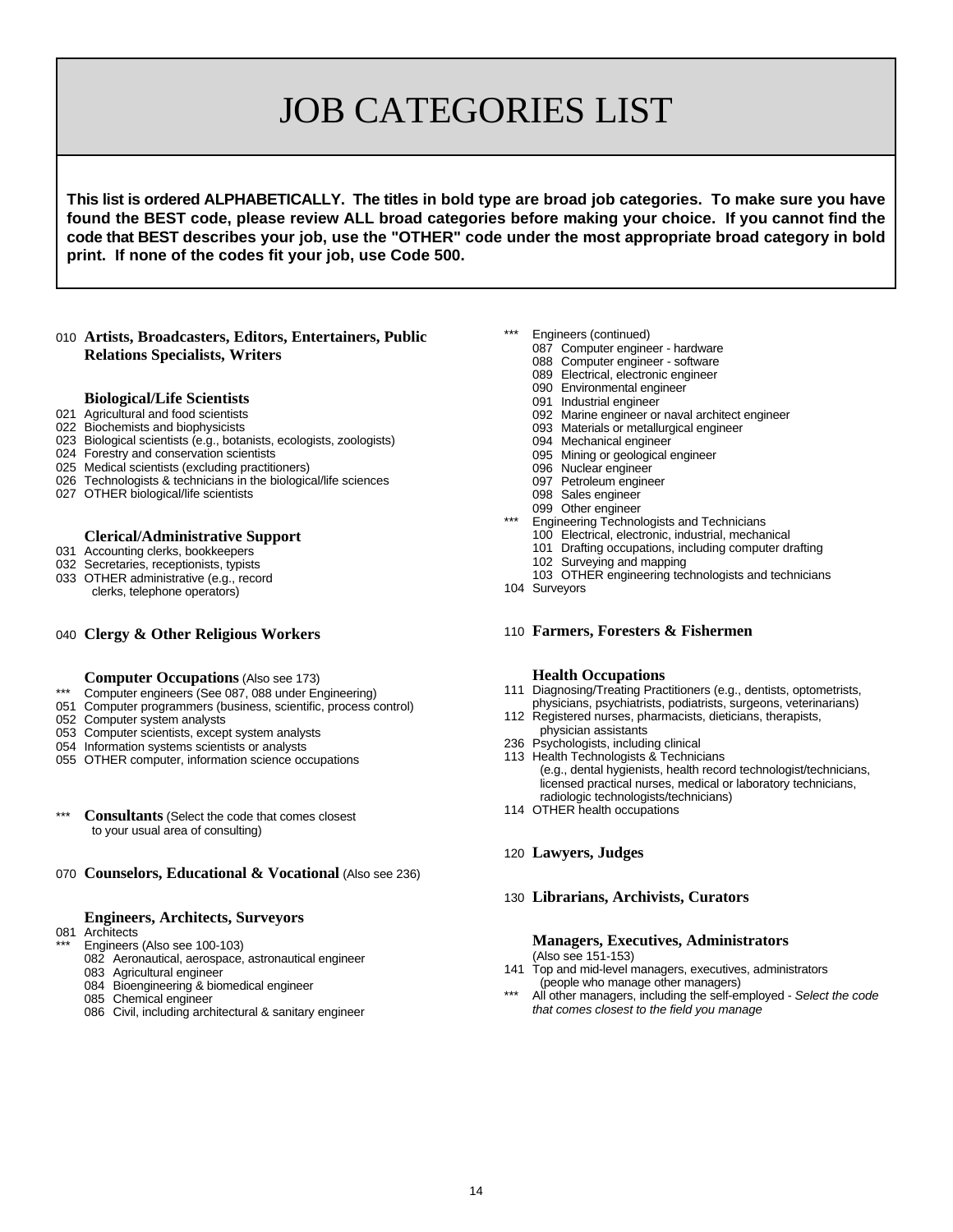# JOB CATEGORIES LIST **(CONTINUED)**

## **Management-Related Occupations** (Also see 141) **Teachers/Professors**<br>Accountants, auditors, and other financial specialists **251** Pre-Kindergarten and kindergarten

- 151 Accountants, auditors, and other financial specialists 251 Pre-Kindergarten and kindergarten and kindergarten and kindergarten and kindergarten and kindergarten and kindergarten and kindergarten and the 252 Elementary
- 152 Personnel, training, and labor relations specialists and the control of the computer of training, and labor related occupations and the computer of the computer, math, or sciences
- 153 OTHER management related occupations

#### **Mathematical Scientists**

- 171 Actuaries
- 172 Mathematicians
- 173 Operations research analysts, modelling
- 174 Statisticians
- 175 Technologists and technicians in the mathematical
- sciences 176 OTHER mathematical scientists

#### **Physical Scientists**

- 191 Astronomers
- 192 Atmospheric and space scientists
- 193 Chemists, except biochemists
- 194 Geologists, including earth scientists
- 195 Oceanographers
- 196 Physicists
- 197 Technologists and technicians in the physical sciences
- 198 OTHER physical scientists

### \*\*\* **Research Associates/Assistants**

*(Select the code that comes closest to your field)*

#### **Sales and Marketing**

- 200 Insurance, securities, real estate, & business services
- 201 Sales Occupations Commodities Except Retail (e.g., industrial machinery/equipment/supplies, medical and dental equip/supplies)
- 202 Sales Occupations Retail (e.g., furnishings, clothing, motor vehicles, cosmetics)
- 203 OTHER marketing and sales occupations

#### **Service Occupations, Except Health** (Also see 111-114)

- 221 Food Preparation and Service (e.g., cooks, waitresses,
- bartenders) 222 Protective services (e.g., fire fighters, police, guards)
- 223 OTHER service occupations, except health

#### **Social Scientists**

- 231 Anthropologists
- 232 Economists
- 233 Historians, science and technology
- 234 Historians, except science and technology
- 235 Political scientists
- 236 Psychologists, including clinical (Also see 070)
- 237 Sociologists
- 238 OTHER social scientist

#### 240 **Social Workers**

- 
- 
- 
- 254 Secondary social sciences
- 255 Secondary other subjects
- 256 Special education primary and secondary
- 257 OTHER precollegiate area
- Postsecondary
- 271 Agriculture
	- 272 Art, Drama, and Music
	- 273 Biological Sciences
	- 274 Business Commerce and Marketing
	- 275 Chemistry
	- 276 Computer Science
	- 277 Earth, Environmental, and Marine Science
	- 278 Economics
	- 279 Education
	- 280 Engineering
	- 281 English
	- 282 Foreign Language
	- 283 History
	- 284 Home Economics
	- 285 Law
	- 286 Mathematical Sciences
	- 287 Medical Science
	- 288 Physical Education 289 Physics
	- 290 Political Science
	-
	- 291 Psychology 292 Social Work
	- 293 Sociology
	- 294 Theology
	- 295 Trade and Industrial
	- 296 OTHER health specialties
	- 297 OTHER natural sciences
	- 298 OTHER social sciences
	- 299 OTHER Postsecondary

#### **Other Professions**

- 401 Construction trades, miners & well drillers
- 402 Mechanics and repairers
- 403 Precision/production occupations (e.g., metal workers, woodworkers, butchers, bakers, printing occupations, tailors, shoemakers, photographic process)
- 404 Operators and related occupations (e.g., machine set-up, machine operators and tenders, fabricators, assemblers)
- 405 Transportation/material moving occupations

### **500 OTHER OCCUPATIONS (Not Listed)**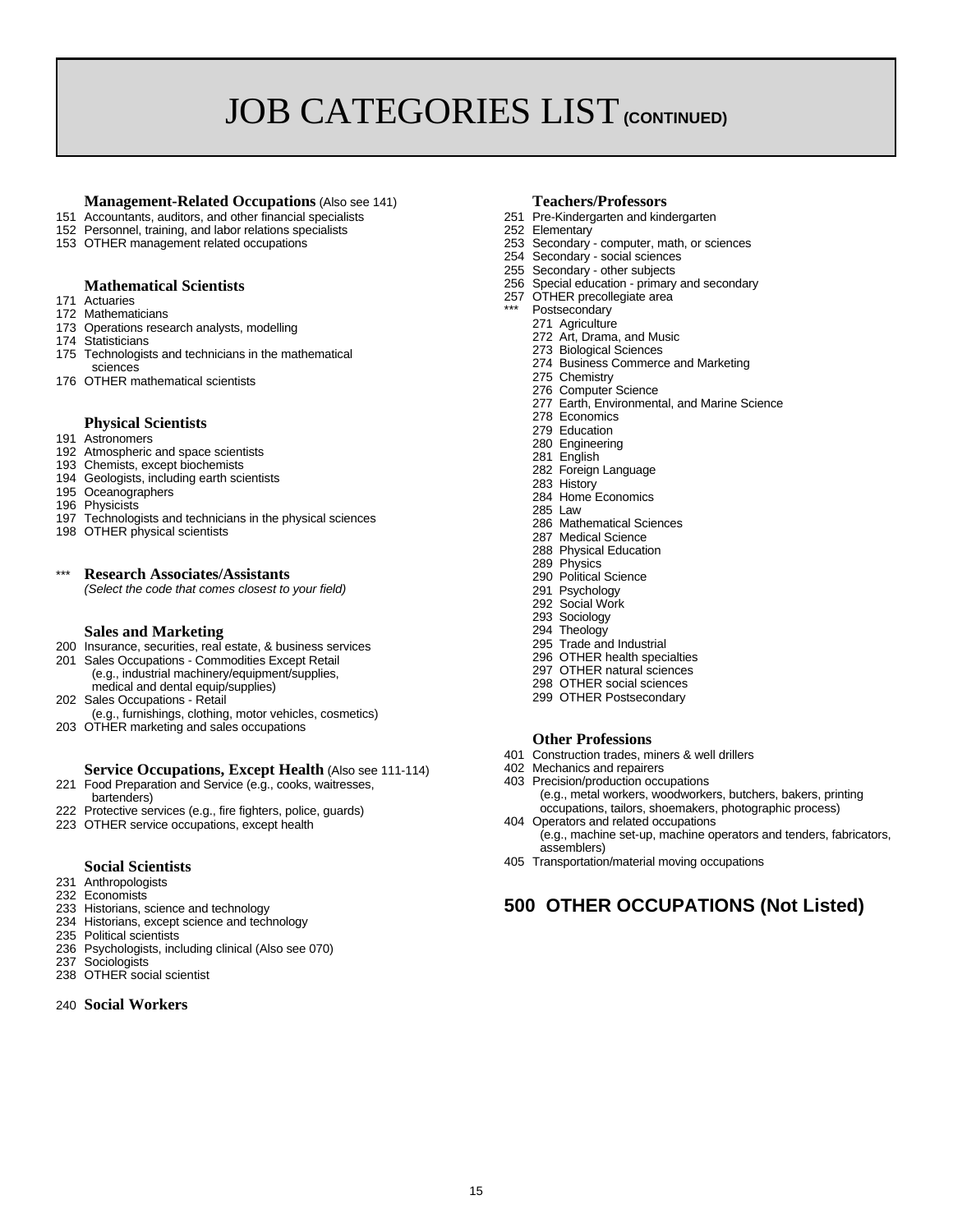# EDUCATION CODES LIST

**This list is ordered alphabetically. The titles in bold type are broad fields of study. To make sure you have found the BEST code, please review ALL broad categories before making your choice. If you cannot find the code that BEST describes your field of study, use the "OTHER" code under the most appropriate broad field in bold print. If none of the codes fit your field of study, use Code 995.**

- 601 Agriculture, economics (also see 655 and 923) 671 Computer/information sciences, 672 Computer/information sciences, 672 Computer programming
- 602 OTHER agricultural business and production

#### **Agricultural Sciences**

- 605 Animal sciences
- 606 Food sciences and technology (also see 638)
- 607 Plant sciences (also see 633)
- OTHER agricultural sciences

#### 610 **Architecture/Environmental Design**

(for architectural engineering, see 723)

#### 620 **Area/Ethnic Studies**

#### **Biological/Life Sciences**

- 631 Biochemistry and biophysics
- 632 Biology, general
- 633 Botany (also see 607)
- 634 Cell and molecular biology
- 635 Ecology<br>636 Genetics
- Genetics, animal and plant
- 637 Microbiology
- 638 Nutritional sciences (also see 606)
- 639 Pharmacology, human and animal (also see 788)
- Physiology, human and animal
- 641 Zoology, general
- 642 OTHER biological sciences

#### **Business Management/Administrative Services**

- 651 Accounting
- 652 Actuarial science Business administration and management
- 
- 654 Business, general
- 655 Business/managerial economics (also see 601 and 923)
- 656 Business marketing/marketing mgmt.<br>657 Financial management
- 657 Financial management<br>658 Marketing research Marketing research
- 
- 843 Operations research<br>659 OTHER business ma OTHER business management/admin. services

#### **Communications**

- 661 Communications, general
- 662 Journalism
- 663 OTHER communications

## **Agriculture Business and Production**<br>
Agriculture, economics (also see 655 and 923)<br> **Computer/information sciences**, general<br> **Computer/information sciences**, general

- 
- 
- 673 Computer science (also see 727)<br>674 Computer systems analysis
- Computer systems analysis
- 675 Data processing technology
- 676 Information services and systems<br>677 OTHER computer and information
- OTHER computer and information sciences

#### **Conservation/Renewable Natural Resources**

- 680 Environmental science studies
- 681 Forestry sciences<br>682 OTHER conservat
- OTHER conservation/renewable natural resources

#### 690 **Criminal Justice/Protective Services** (also see 922)

#### **Education**

- 701 Administration<br>702 Computer tead
- Computer teacher education
- 703 Counselor education/guidance services
- 704 Educational psychology<br>705 Elementary teacher edu
- Elementary teacher education
- 706 Mathematics teacher education<br>707 Physical education/coaching
- 707 Physical education/coaching<br>708 Pre-elementary teacher educ
- 708 Pre-elementary teacher education<br>709 Science teacher education
- Science teacher education
- 710 Secondary teacher education<br>711 Special education
- 711 Special education<br>712 Social science tea
- 712 Social science teacher education<br>713 OTHER education
- OTHER education

#### **Engineering**

- 721 Aerospace, aeronautical, astronautical engineering
- Agricultural engineering
- 
- 723 Architectural engineering<br>724 Bioengineering and biome 724 Bioengineering and biomedical engineering
- 725 Chemical engineering<br>726 Civil engineering
- Civil engineering
- 
- 727 Computer/systems engineering (also see 673) 728 Electrical, electronics, communications engineering (also see 751)
- Engineering sciences, mechanics, physics
- 730 Environmental engineering<br>731 General engineering
- 731 General engineering<br>732 Geophysical enginee
- 732 Geophysical engineering<br>733 Industrial engineering (als
- 733 Industrial engineering (also see 752)
- Materials engineering, including ceramics and textiles
- 735 Mechanical engineering (also see 753)
- 736 Metallurgical engineering<br>737 Mining and minerals engi
- 737 Mining and minerals engineering<br>738 Naval architecture and marine er
- Naval architecture and marine engineering
- 739 Nuclear engineering<br>740 Petroleum engineerir
- 740 Petroleum engineering<br>741 OTHER engineering OTHER engineering
-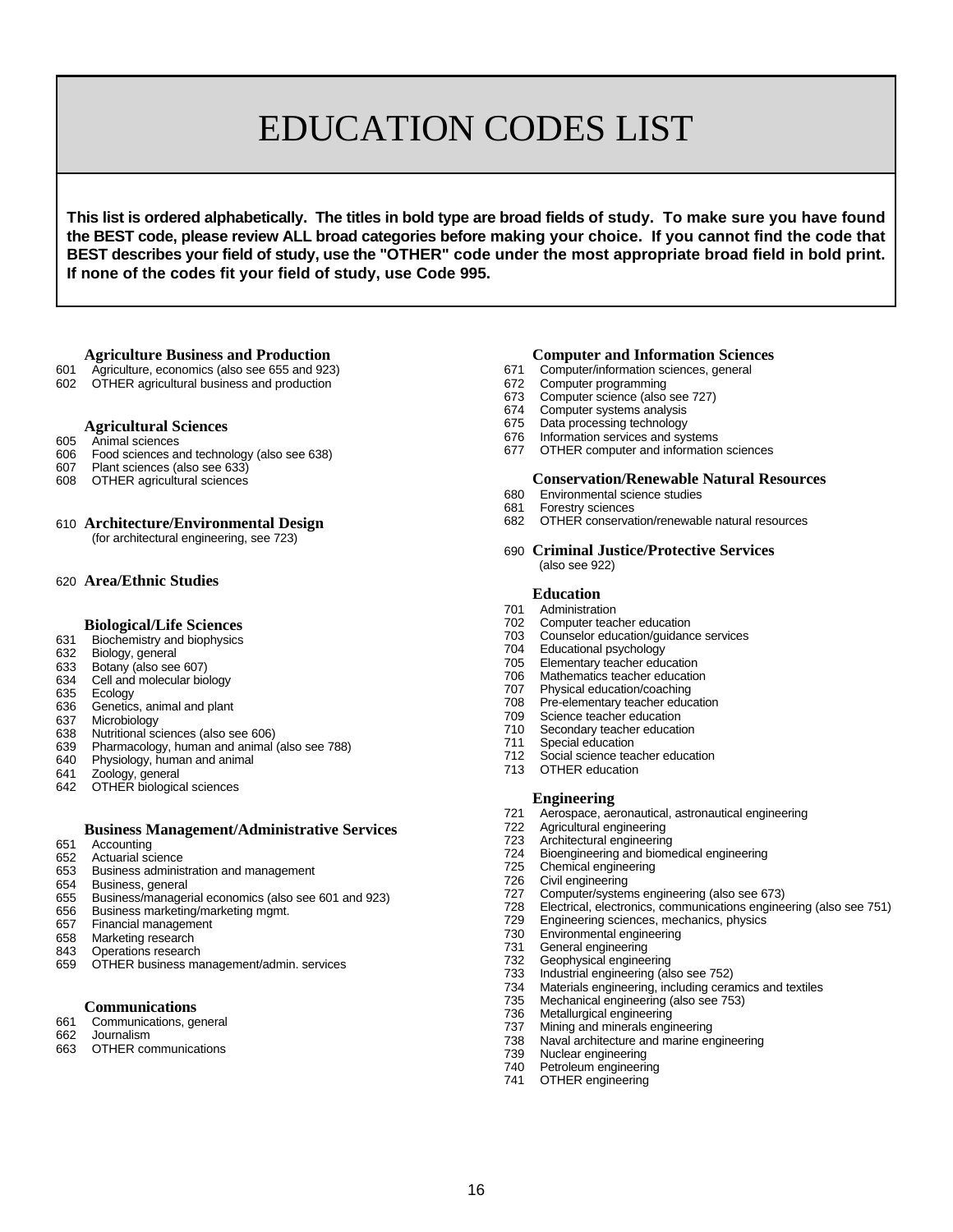# EDUCATION CODES LIST **(CONTINUED)**

#### **Engineering-Related Technologies**

- 
- 751 Electrical and electronic technologies 871 Astronomy and astrophysics
- 753 Mechanical engineering-related technologies<br>754 OTHER engineering-related technologies 631 Biochemistry 631 Chemistry
- 754 OTHER engineering-related technologies<br>874 Chemistry Barte

#### **Languages, Linguistics, Literature/Letters**

- 760 English Language and Literature/Letters
- 771 Linguistics
- 772 OTHER foreign languages and literature

#### **Health Professions and Related Sciences**

- 781 Audiology and speech pathology<br>782 Health services administration
- 782 Health services administration<br>783 Health/medical assistants
- 783 Health/medical assistants<br>784 Health/medical technologi
- Health/medical technologies
- 785 Medical preparatory programs (e.g., pre-dentistry, pre-medical, pre-veterinary)
- 786 Medicine (e.g., dentistry, optometry, osteopathic, podiatry, veterinary)
- 787 Nursing (4 years or longer program)
- 788 Pharmacy (also see 639)
- 789 Physical therapy and other rehabilitation/ therapeutic services
- 790 Public health (including environmental health 901 Public administration and epidemiology) and epidemiology and epidemiology by the studies of  $\overline{902}$  Public policy studies
- 791 OTHER health/medical sciences 903 OTHER public affairs

#### 800 **Home Economics**

810 **Law/Prelaw/Legal Studies**

#### 820 **Liberal Arts/General Studies**

830 **Library Science**

#### **Mathematics**

- 841 Applied (also see 843, 652)
- 
- 842 Mathematics, general<br>843 Operations research Operations research
- 844 Statistics<br>845 OTHER
- **OTHER mathematics**

#### 850 **Parks, Recreation, Leisure, and Fitness Studies**

#### **Philosophy, Religion, and Theology**

- 861 Philosophy of science 862 OTHER philosophy, religion, theology
	-

#### **Physical Sciences**

- 
- Atmospheric sciences and meteorology
- 
- 
- 874 Earth sciences<br>680 Environmental
- Environmental science studies
- 875 Geology
- 876 Geological sciences, other<br>877 Oceanography
- 877 Oceanography<br>878 Physics
- Physics<sup>®</sup>
- 879 OTHER physical sciences

#### **Psychology**

- 891 Clinical
- 892 Counseling<br>704 Educationa
- 704 Educational
- Experimental
- 894 General
- 895 Industrial/Organizational<br>896 Social
- 896 Social<br>897 OTHEL OTHER psychology

#### **Public Affairs**

- 
- 
- 
- 910 **Social Work**

#### **Social Sciences and History**

- 921 Anthropology and archeology<br>922 Criminology (also see 690)
- Criminology (also see 690)
- 923 Economics (also see 601 and 655)<br>924 Geography
- Geography
- 925 History of science<br>926 History, other
- 926 History, other<br>927 International r
- International relations 928 Political science and government
- 929 Sociology
- 
- 910 Social work<br>930 OTHER soc OTHER social sciences

#### **Visual and Performing Arts**

- 941 Dramatic arts<br>942 Fine arts, all f
- Fine arts, all fields
- 943 Music, all fields
- 944 OTHER visual and performing arts

#### **995 OTHER FIELDS (Not Listed)**